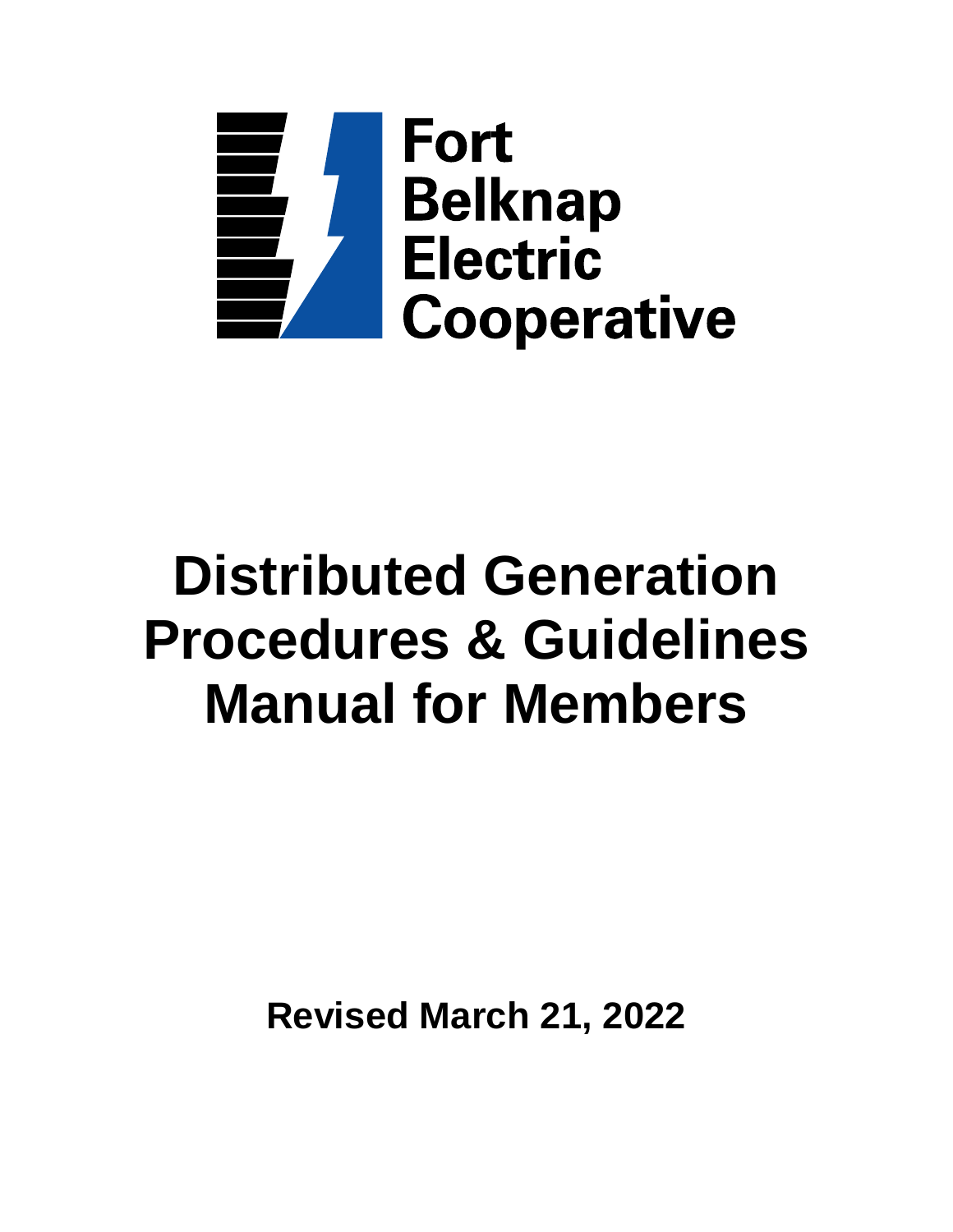## TABLE OF CONTENTS

| 1)                                                   |  |
|------------------------------------------------------|--|
| III. COOPERATIVE AND POWER SUPPLIER REVIEW PROCESS 8 |  |
| IV. SALES TO AND PURCHASES FROM A DG INSTALLATION 9  |  |
| 2)<br>3)<br>5)<br>6)                                 |  |
| 1)<br>2)<br>3)<br>4)<br>5)<br>6)<br>7)<br>8)<br>9)   |  |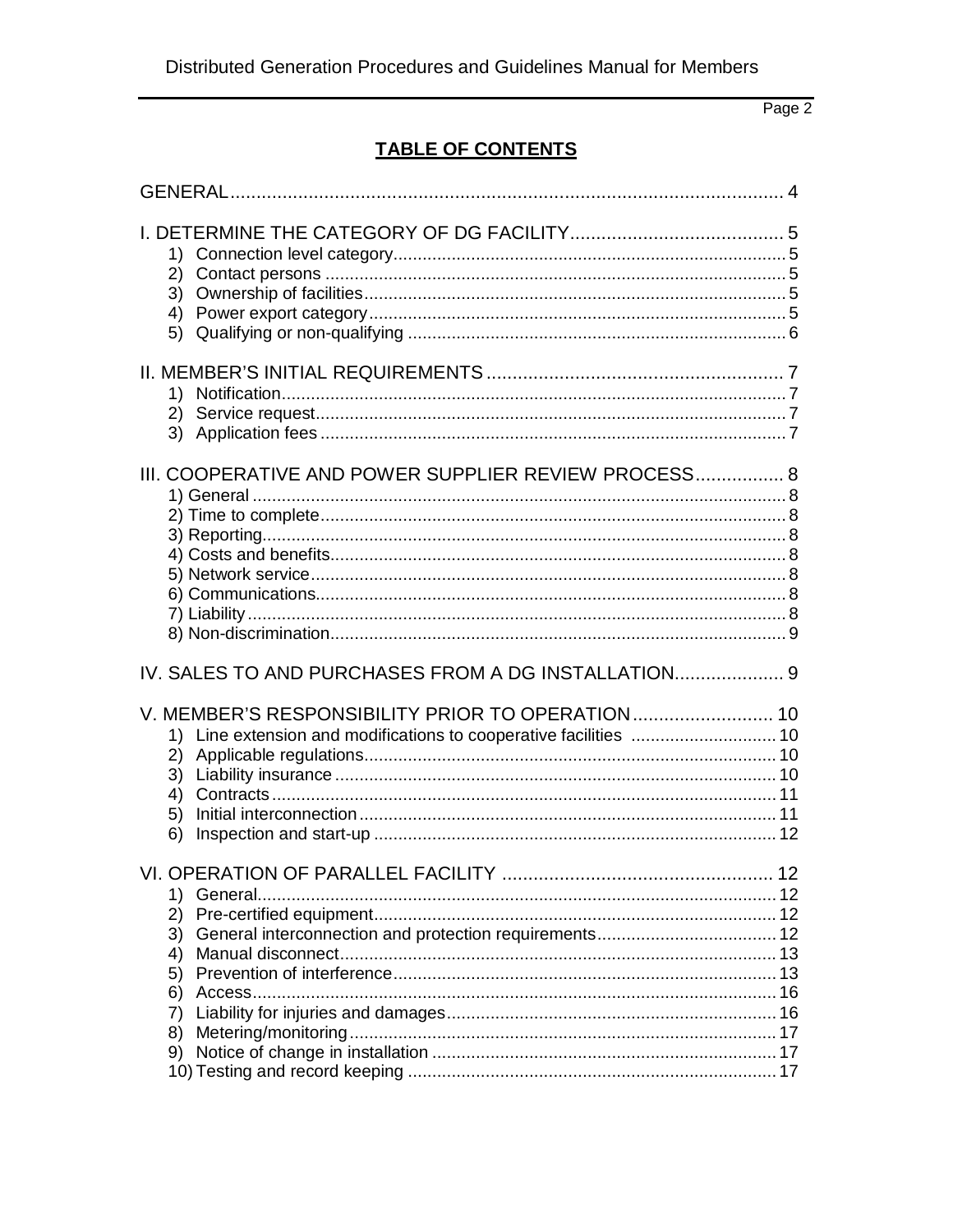| Page 3                                                 |  |
|--------------------------------------------------------|--|
|                                                        |  |
| <b>OTHER INFORMATION</b>                               |  |
| COOPERATIVE AGREEMENT FOR INTERCONNECTION AND PARALLEL |  |
| APPLICATION FOR OPERATION OF CUSTOMER-OWNED DG  29     |  |
|                                                        |  |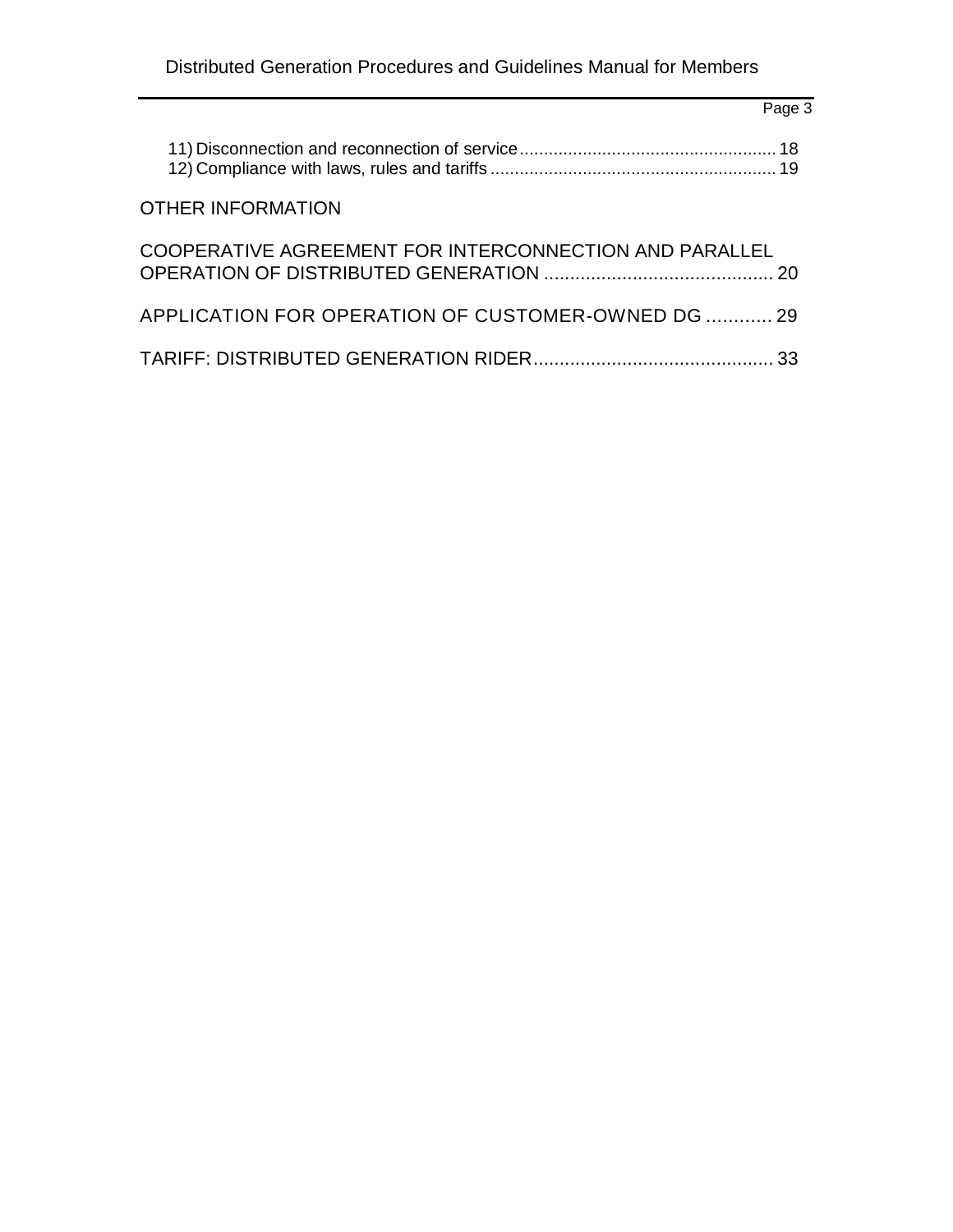## **GENERAL**

In order to receive service from the Cooperative, a customer must join or become a "Member" of the Cooperative. Throughout this manual, customers will be referred to as "Members." For more information about the cooperative membership application process, including any applicable membership fees or deposits, see the Cooperative to request new member information.

It is the intent of the Cooperative to allow Members to install qualifying Distributed Generation (DG), provided the Member's DG facility does not adversely affect the Cooperative, is less than 2 MW in size, and is rated to produce an amount of electricity less than or equal to the amount of electricity the Member for whom the DG is installed is reasonably expected to consume. The Member must conduct his/her own analysis to determine the economic benefit of DG operation.

A DG facility that is not connected to the Cooperative's system in any way is known as "stand-alone" or "isolated" DG. The Member may operate a DG facility in stand-alone or isolated fashion as long as such DG facility does not adversely affect the Cooperative's system. A DG facility connected in any way to the Cooperative's system shall be considered as in "parallel." For purposes of this Manual, a DG facility is considered operating in "parallel" anytime it is connected to the Cooperative's system in any way, even if the Member does not intend to export power. All provisions of this Manual shall apply to parallel operation of DG facilities as so defined.

This Manual is not a complete description or listing of all laws, ordinances, rules and regulations, nor is this Manual intended to be an installation or safety manual. The Member requesting to interconnect a DG facility to the Cooperative's system is responsible for and must follow, in addition to all provisions of this Manual, the Cooperative's *Rules and Regulations* and *Tariffs for Electric Service*, the Cooperative's *Line Extension Policy*, the *Policies and Procedures* of the Cooperative's power supplier where applicable, the *Policies and Procedures* of the Cooperative's transmission service provider where applicable, the current *IEEE 1547 Standard Guide for Distributed Generation Interconnection* (a copy is on file at the Cooperative for inspection along with information so the Member may obtain his/her own copy), other applicable IEEE standards, applicable ANSI standards, including ANSI C84.1 Range A and any other applicable governmental and regulatory laws, rules, ordinances or requirements. All legal, technical, financial, etc. requirements in the following sections of this Manual must be met prior to interconnection of the DG facility to the Cooperative's system.

A Member may serve all load behind the meter at the location serving the DG facility but will not be allowed to serve multiple meters, multiple consuming facilities or multiple Members with a single DG facility or under a single DG application without prior approval by the cooperative.

DG facilities larger than 2 MW and facilities rated to produce an amount of electricity greater than the amount of electricity the Member for whom the DG is installed is reasonably expected to consume are not covered by this Manual and will be considered by the Cooperative on a non-discriminatory case-by-case basis.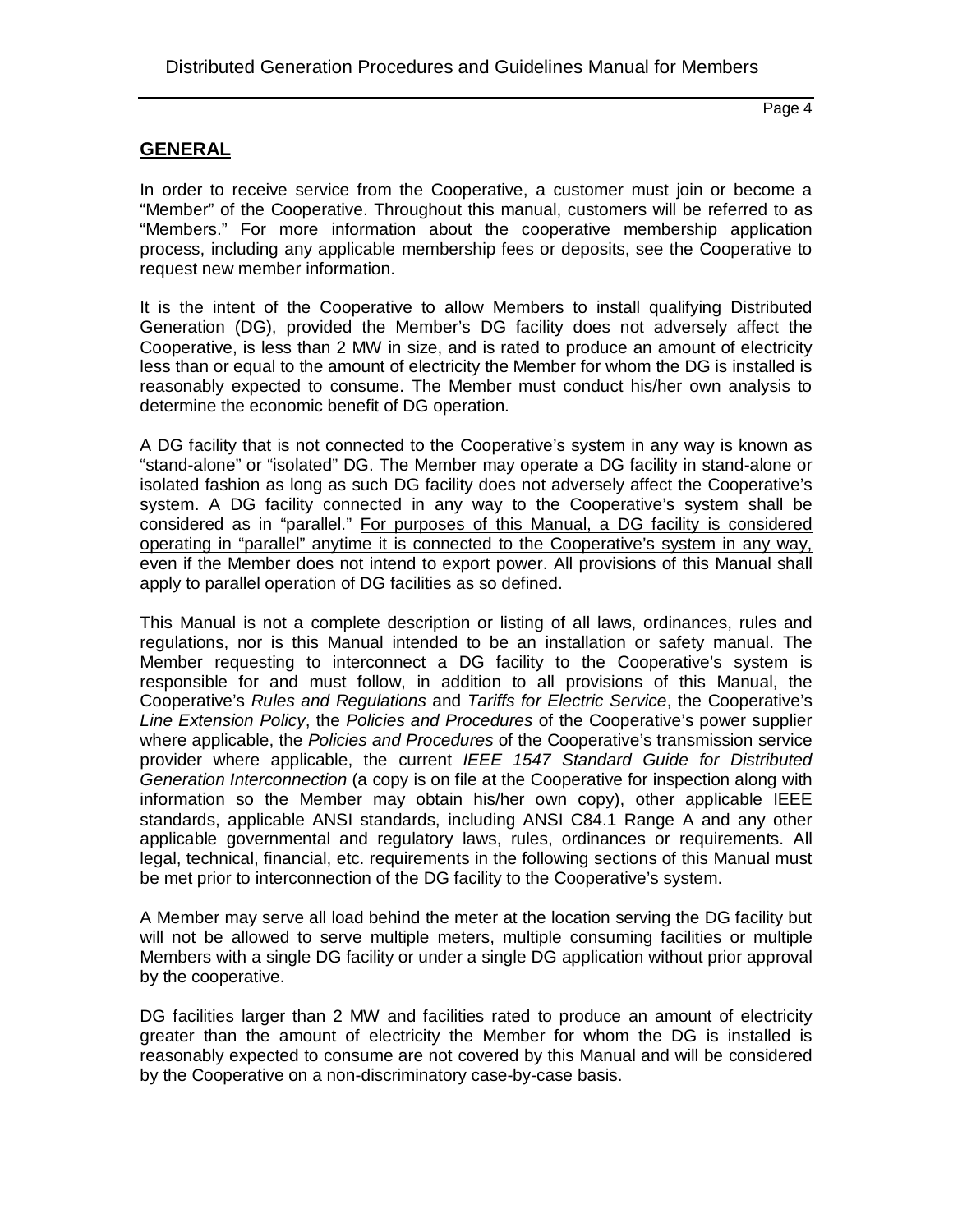## **I. DETERMINE THE CATEGORY OF DISTRIBUTED GENERATION FACILITY**

- 1) Connection Level Category
	- a) Connected to the Cooperative's system The Member requests and/or the Member's DG facility requires connection to the Cooperative's system. All provisions of this manual cover this category.
	- b) Connected to the Cooperative's Power Supplier's system The Member requests and/or the Member's DG facility requires connection to the Cooperative's Power Supplier's system. This manual does NOT cover this category. The Member should contact the Cooperative's Power Supplier directly.
- 2) Contact Persons
	- a) The Cooperative's contact person for all matters related to DG interconnection shall be:

| Name:       | Mark Self or Jeff Harvey                   |
|-------------|--------------------------------------------|
| Address:    | 1302 W. Main P.O. Box 486                  |
|             | Olney, Texas 76374                         |
| Phone:      | $(940) 564 - 2343$                         |
| Cell Phone: | Mark (940) 564-0090 or Jeff (940) 564-6475 |

b) The Cooperative's Power Supplier's contact person for all matters related to DG interconnection shall be:

| Name:    | Kyle Minnix                              |
|----------|------------------------------------------|
| Address: | <b>Brazos Electric Power Cooperative</b> |
|          | 7616 Bagby Ave. P.O. Box 2585            |
|          | Waco, Texas 76702-2585                   |
| Phone:   | (254) 750-6500                           |
| Email:   | KMinnix@brazoselectric.com               |

#### **3) Ownership of facilities**

**The Member shall either own and be solely responsible for all expense, installation, maintenance and operation of all facilities, including all power generating facilities at and beyond the point of delivery as defined in the Cooperative's tariffs, or contract with another person to finance, install, or maintain facilities on the Member's side of the meter, regardless of whether the Member takes ownership of the installed renewable generation.**

#### 4) Power Export Category

- a) Parallel no power export The Member operates a DG facility connected in any way to the Cooperative system but with no intention to export power.
- b) Parallel primarily intended to be less than or equal to consumption. The Member operates a DG facility connected in any way to the Cooperative's system rated to produce an amount of electricity less than or equal to the amount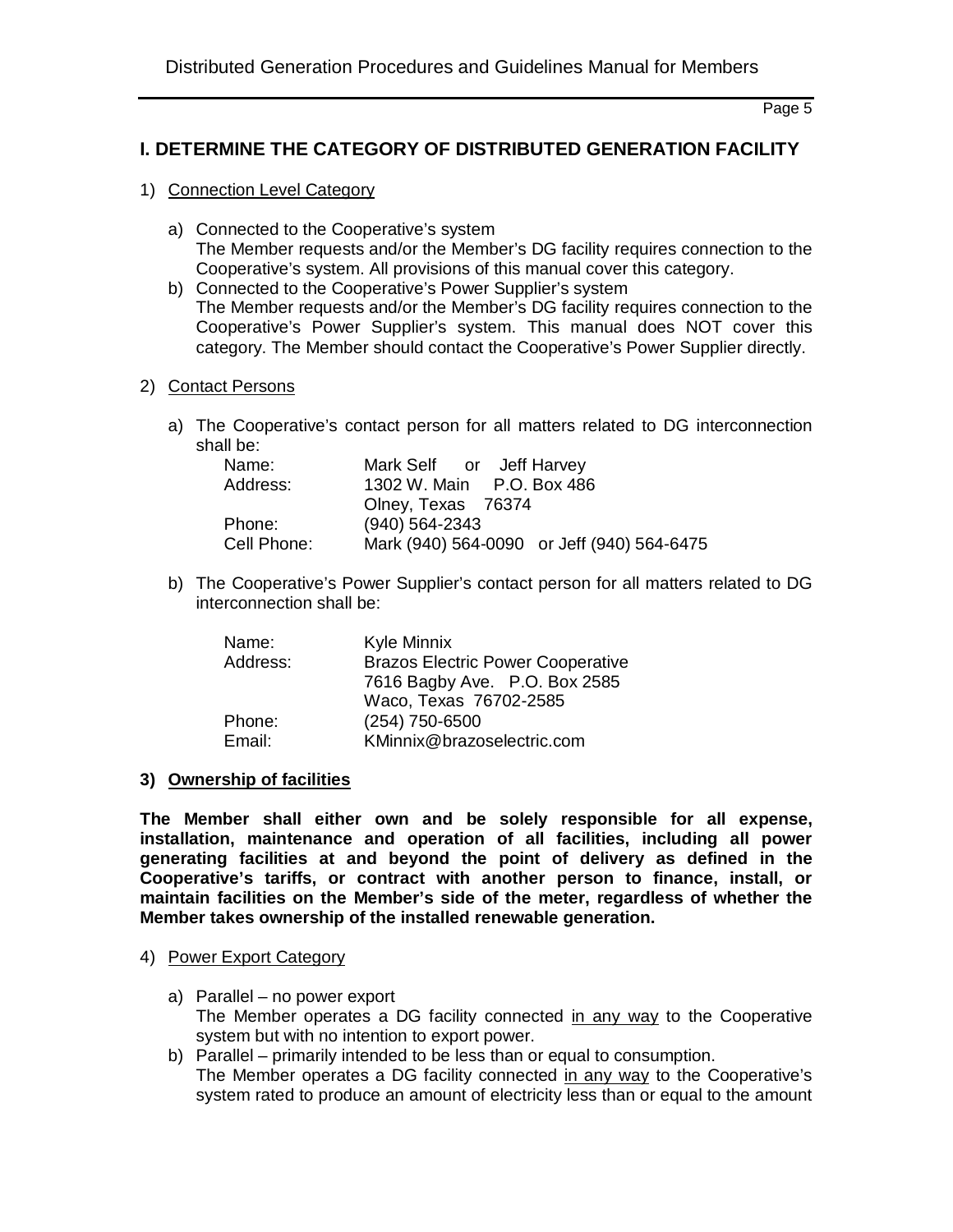of electricity the Member for whom the DG is installed is reasonably expected to consume with the intention to export excess power.

c) Parallel – other

The Member operates a DG facility where either the power generated is intended for export only or where the DG facility is rated to produce an amount of electricity greater than the amount of electricity the Member for whom the DG is installed is reasonably expected to consume: This manual does not cover this category. The Cooperative will consider applications for service under this category on a case-by-case basis.

- 5) Qualifying or Non-Qualifying Category
	- a) Qualifying Facilities (QF) are defined by the Public Utility Regulatory Policies Act of 1978 (PURPA). Refer to CFR Title 26, Volume 4, Sec. 292.204.
	- b) The distinction between QF and Non-Qualifying Facilities (NQF) mainly deals with fuel use.
		- (1) A QF is defined as electric generation with a capacity of not more than 2 MW provided by renewable energy technology, as defined by PURPA, installed on a retail electric customer's (Member's) side of the meter. In general, this means that the DG must have as its primary energy source biomass, waste, renewable resources, geothermal resources or any combination. See PURPA for a full description
		- (2) Solar electric equipment installed on the Member's side of the meter at a building or other facility owned or operated by an independent school district, irrespective of the level of generation capacity shall be considered as a QF, but is not covered by the provisions of the manual if greater than 2 MW.
		- (3) DG facilities not designated as QF under the provisions of PURPA will be considered NQF by the Cooperative.
	- c) The Cooperative will provide interconnection for a DG facility to Members, subject to the provisions of this Manual and all other applicable rules and regulations.
	- d) The Cooperative will purchase power from a Member with a DG facility that is a QF, subject to the provisions of this policy and other applicable rules and regulations.
	- e) The Cooperative may choose to provide interconnection and may choose to purchase power from a Member with a DG facility that is an NQF at the sole discretion of the Cooperative as determined on a non-discriminatory case-bycase basis.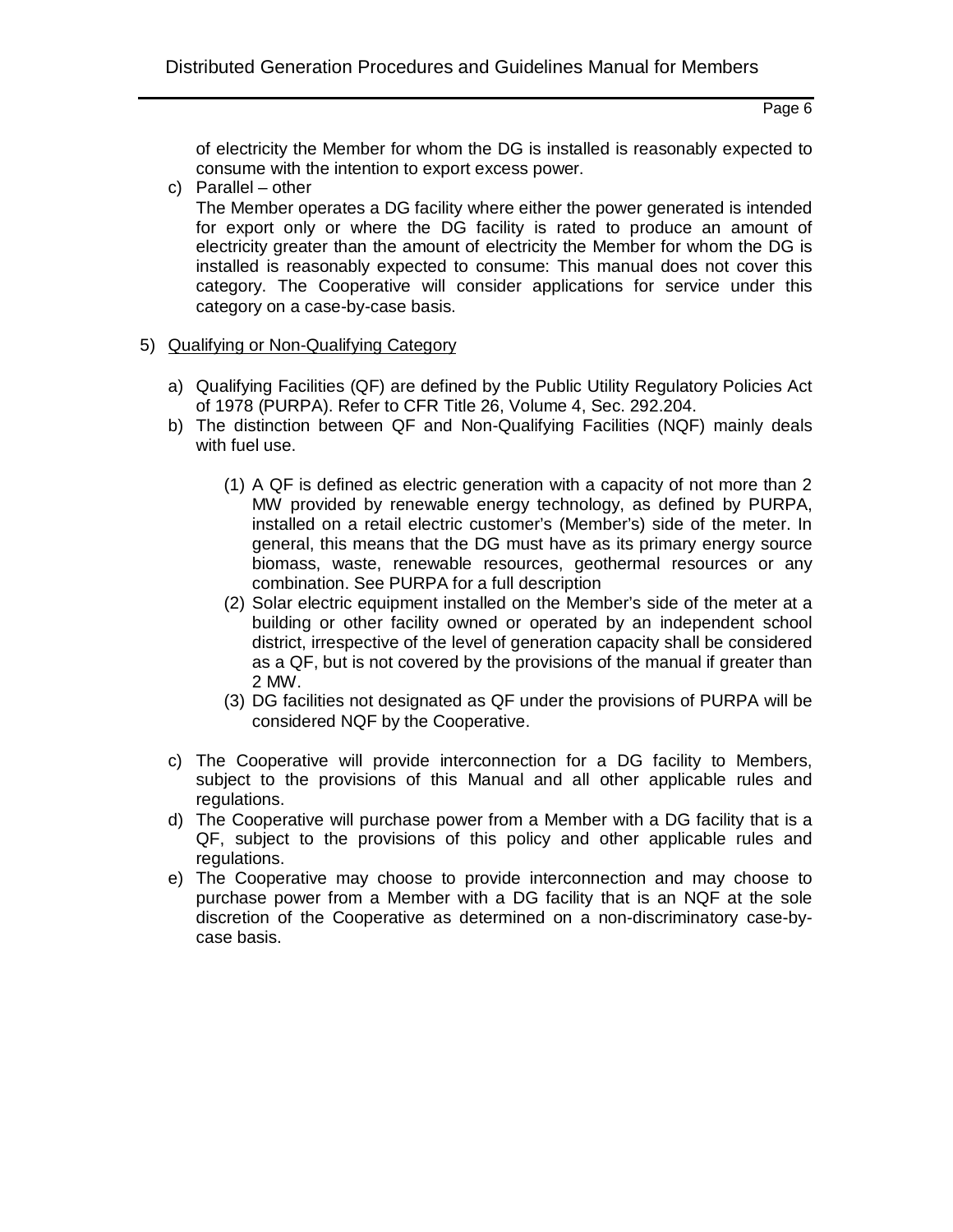## **II. MEMBER'S INITIAL REQUIREMENTS**

## 1) Notification

- a) The Member must meet the requirements of all Cooperative tariffs, conditions of service, membership and other service rules and regulations in addition to the requirements in the Manual.
- b) The rated capacity of the Member's DG must not exceed the Cooperative's service capacity.
- c) Anyone owning or operating a DG facility in parallel with the Cooperative's system as defined in this manual must notify the Cooperative of the existence, location and category of the DG facility, whether the Member intends to export power to the Cooperative or not.

#### 2) Service Request

- a) In order to interconnect a DG facility to the Cooperative system, a Member must first submit to the Cooperative the "Cooperative Application for Operation of Member-Owned Generation," using the form included in this manual.
- b) A separate form must be submitted for each facility.
- 3) Application Fees

The Cooperative and its Power Supplier, if requested by the Cooperative, may conduct a service study, coordination study and/or utility system impact study prior to interconnection of a DG facility. See the section on Pre-Interconnection Studies that follows.

- a) DG facilities for which no pre-interconnection study fee may be charged The Cooperative will not charge a Member a fee to conduct a preinterconnection study for pre-certified DG units up to 500 kW that export not more than 15% of the total load on a single radial feeder and contribute not more than 25% of the maximum potential short circuit current on a single radial feeder. All other DG facilities may be charged a fee to offset the costs incurred in a pre-interconnection study.
- b) DG facilities for which pre-interconnection study fees may be charged Prior to the interconnection of a DG facility for which a pre-interconnection study fee may be charged, the Cooperative may charge a Member a fee, including but not limited to any engineering services, to offset its costs incurred in a pre-interconnection study.
	- i) In the case of DG facilities (1) to be operated in parallel with the Cooperative's system, (2) with no intention to export power to the Cooperative and (3) that are of standard design and intended entirely as emergency or back-up power supply for the facility, the Cooperative may waive the application fee.
	- ii) The Member shall receive an estimate of the study cost before the Cooperative initiates the study.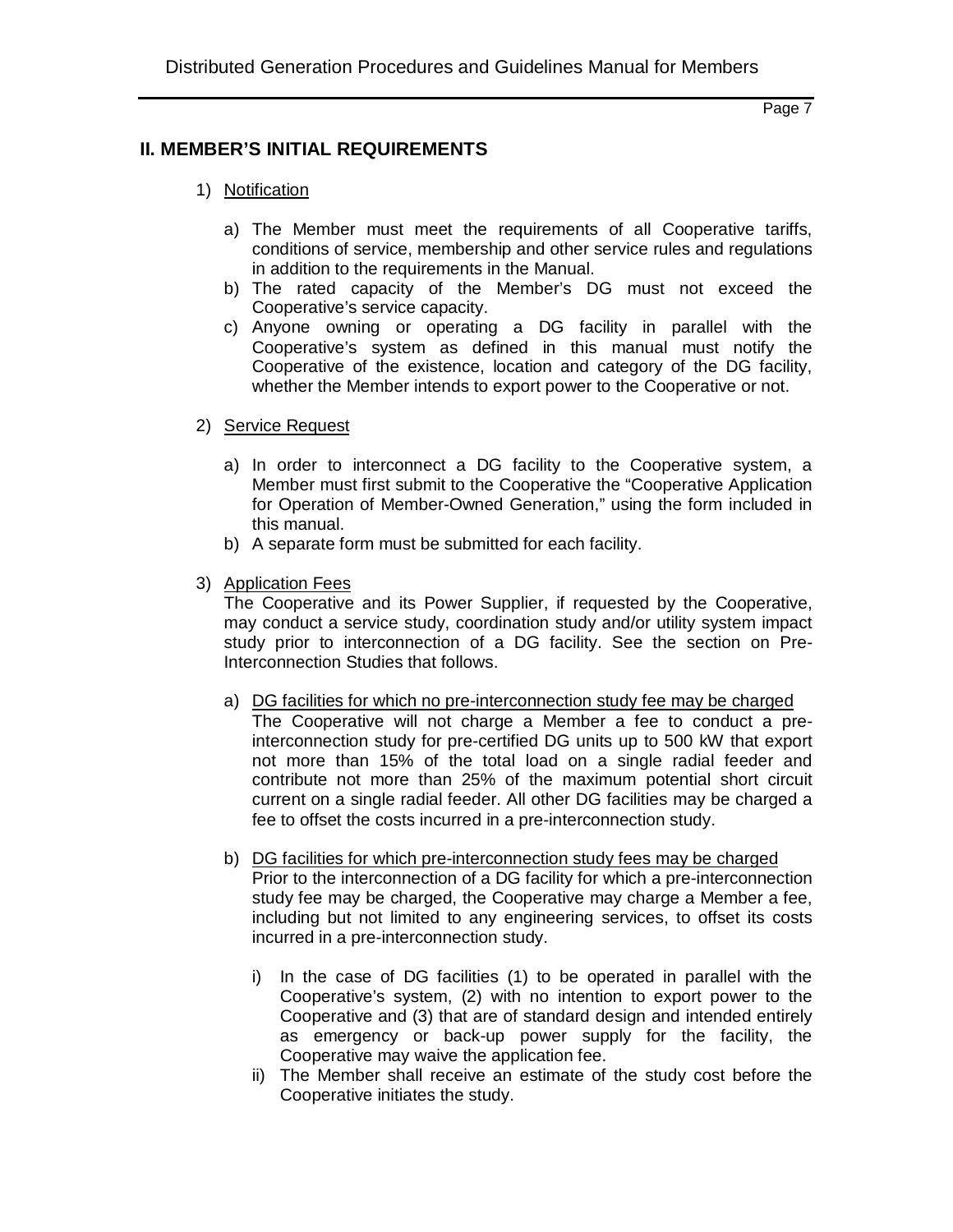## **III. COOPERATIVE AND POWER SUPPLIER REVIEW PROCESS**

1) General

The Cooperative and/or its Power Supplier, if requested by the Cooperative, may conduct a service study, coordination study and/or utility system impact study prior to interconnection of a DG facility. In instances where the studies are deemed necessary, the scope of such studies shall be based on the characteristics of the particular DG facility to be interconnected and the Cooperative's system at the specific proposed location. By agreement between the Cooperative and the Member, studies related to interconnection of a DG facility on the Member's premises may be conducted by a qualified third party.

2) Time to complete

The conduct of the pre-interconnection studies shall take no more than four weeks.

3) Reporting

The Cooperative shall prepare written reports of the study findings and make them available to the Member.

#### 4) Costs and Benefits

The study shall consider both the costs incurred and the benefits realized as a result of the interconnection of the distributed generation to the Cooperative's system.

5) Network service

Network service is defined as two or more Cooperative primary distribution feeder sources electrically tied together on the secondary or low voltage side to form one power source for one or more customers. The service is designed to maintain service to the customers even after the loss of one of these primary distribution feeder sources. In the event that a DG facility requests interconnection to a secondary network system, additional requirements may apply.

6) Communications

The Cooperative and the Member agree to treat knowledge gained as a result of the application and/or interconnection studies about the other party as confidential.

7) Liability

The Member acknowledges and agrees that any review or acceptance of such plans, specifications and other information by the Cooperative and/or its Power Supplier shall not impose any liability on the Cooperative and/or its Power Supplier and does not guarantee the adequacy of the Member's equipment or DG facility to perform its intended function. The Cooperative and its Power Supplier disclaim any expertise or special knowledge relating to the design or performance of generating installations and does not warrant the efficiency, costeffectiveness, safety, durability, or reliability of such DG installations.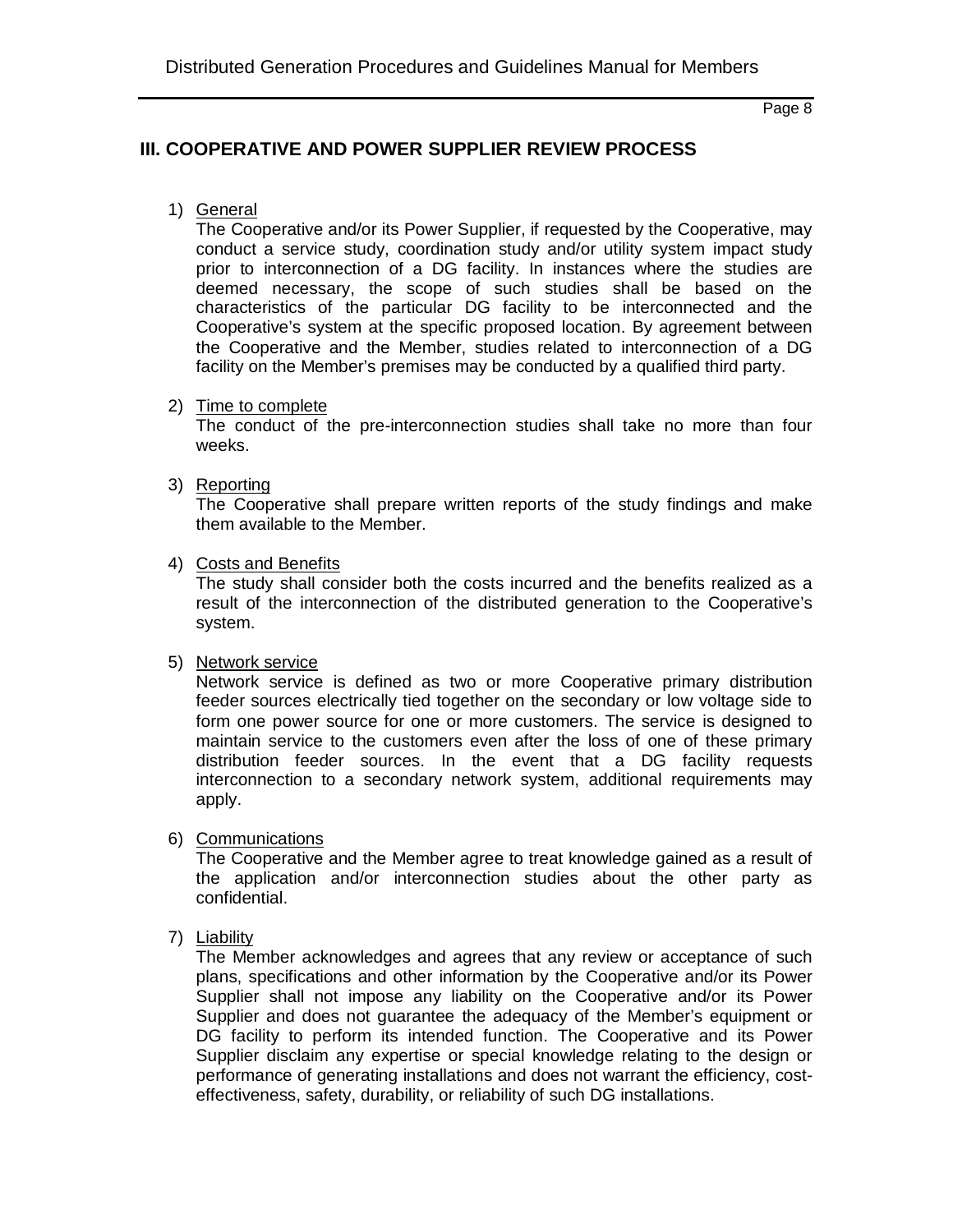## 8) Non-discrimination

All applications for interconnection and parallel operation shall be processed by the Cooperative in a non-discriminatory manner. Applications will be processed in the order that they are received. It is recognized that certain applications may require minor modifications while they are being reviewed by the Cooperative. Such minor modifications to a pending application shall not require that it be considered incomplete and treated as a new or separate application.

## **IV. SALES TO AND PURCHASES FROM A DG FACILITY**

For QF less than 2 MW and rated to produce an amount of electricity less than or equal to the amount of electricity the Member for whom the DG is installed is reasonably expected to consume and where the Member desires to export power:

- a) The Cooperative shall bill the Member for the energy supplied by the Cooperative during each billing period according to the Cooperative's applicable retail rate schedule.
- b) For power produced in excess of on-site requirements, the Member shall be compensated at the Cooperative's avoided cost. For purposes of this tariff, avoided cost shall be defined as the wholesale energy and fuel costs as shown on the Cooperative's power supplier's monthly power bill. In the case the energy supplied by the Member and purchased by the Cooperative results in a credit balance for the energy charge on the Member's account, the Member will be allowed to carry the credit balance over to the following months to offset future charges for energy on the distributed generation metered account only. When the energy supplied by the Member exceeds the energy supplied by the Cooperative during a monthly billing period, the monthly service availability charge of the retail rate schedule and the monthly customer charge for additional metering and billing costs shall be billed by the Cooperative. The credit balance of the energy charge may not be used to reduce any other charges billed on the account and will not be refunded to Member upon disconnection of the meter if a credit balance remains at the time of disconnection. On an annual basis, the Cooperative will reset to zero any credit balances resulting from this section and the Member will not receive payment for the credit balance.
- c) The Member shall sign an approved contract for interconnection service with the Cooperative.
- d) In addition to all other charges, the Cooperative may bill the Member for any additional facilities charges as determined by the Cooperative.
- e) The Cooperative may, at its sole discretion, as determined on a case-by-case non-discriminatory basis, purchase power from an NQF.
- f) The type of metering to be used shall provide data so the Cooperative can determine the energy supplied to the Member by the Cooperative in excess of on-site consumption and the energy supplied to the Cooperative by the Member.
- g) The Cooperative shall not be required to make any purchases that will cause the Cooperative to no longer be in compliance with any applicable contracts or all-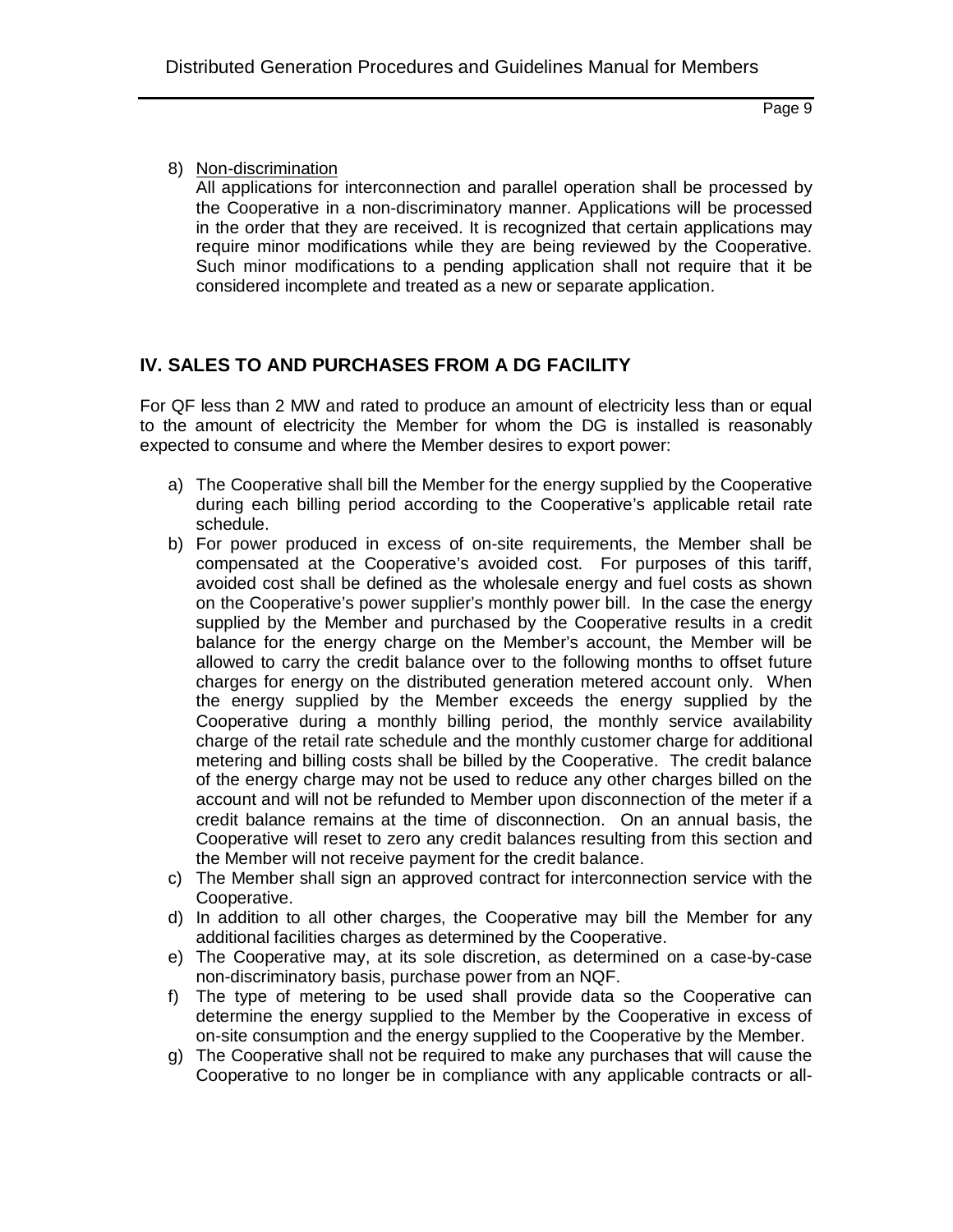power contract requirements with its power supplier(s) unless required by law or state regulation.

h) Any renewable energy credits (RECs) resulting from the operation of the DG are the property of the DG Member unless sold or otherwise transferred by the Member.

## **V. MEMBER'S RESPONSIBILITY PRIOR TO OPERATION**

- 1) Line Extension and Modifications to Cooperative Facilities
	- a) If interconnection of a particular DG facility will require capital upgrades to the Cooperative system, the Cooperative shall provide the Member with an estimate of the schedule and Member's cost for the upgrade. If the Member desires to proceed with the upgrade, the Member and the Cooperative will enter into a contract for the completion of the upgrade.
	- b) If the Cooperative concludes that an application for interconnection describes facilities that may require additional devices and operating schemes beyond those described in this manual, the Cooperative shall make those additional requirements known to the Member at the time the interconnection studies are completed.
	- c) As a part of the interconnection analysis performed by the Cooperative, the Member will be provided with an estimate of any line extension or other cost to be incurred in providing electric delivery service to the Member's DG facility.
	- d) Notwithstanding the Cooperative's line extension policy, the Member shall pay the full cost of construction of any transmission, substation, distribution, transformation, metering, protective, or other facilities or equipment which is required to serve the Member's DG facility.
	- e) In the event it is necessary at the time of initial interconnection or at some future time for the Cooperative and/or its Power Supplier to modify electric delivery systems because the Member's DG and/or the quality of power provided by the Member's DG adversely affects the Cooperative and/or its Power Supplier's delivery system, the Member will reimburse the Cooperative and/or its Power Supplier for all costs of modifications required for the interconnection of the Member's DG facilities.
- 2) Applicable Regulations

The DG facility shall be installed and operated subject to and in accordance with the terms and conditions set forth in the Cooperative's rules, regulations, bylaws, rates and tariffs, as amended from time to time, and, if applicable, approved by the Cooperative's board of directors, which are incorporated herein by reference, and in compliance with all applicable federal, state and local laws, regulations, zoning codes, building codes, safety rules, environmental restrictions, ordinances and regulations, including without limitation, the most recent IEEE Standard 1547 Guide for Distributed Generation Interconnection, applicable ANSI standards, including ANSI C84.1 Range A, Electric Reliability Council of Texas (ERCOT) Independent System Operator (ISO) directives and ERCOT guidelines, and in accordance with industry standard prudent engineering practices.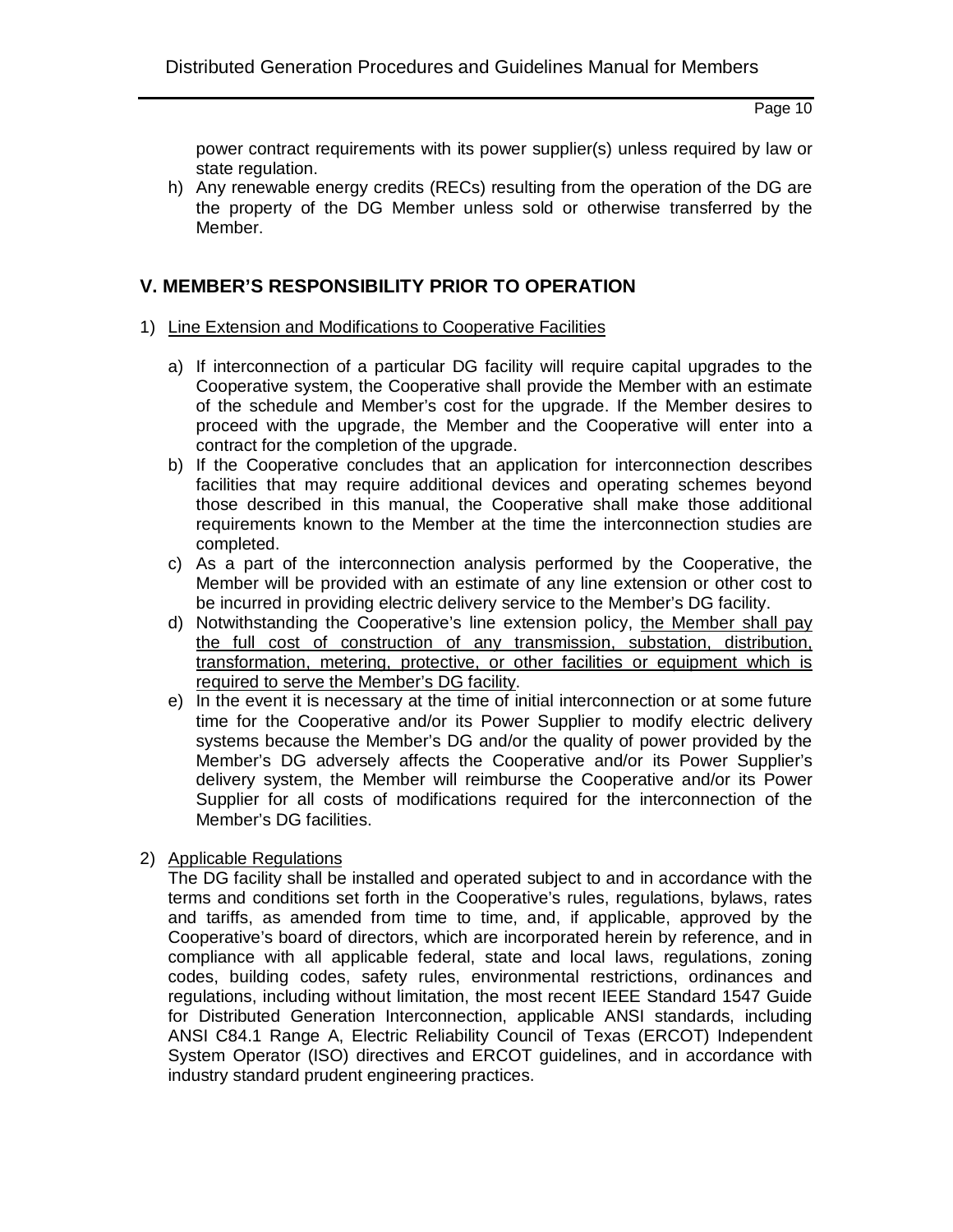## **3) Liability Insurance**

**A Member meeting the standards of this manual shall not be required to purchase any amount, type or classification of liability insurance the Member would not have in the absence of the DG. The Cooperative recommends, however, the Member obtain liability insurance including contractual liability insurance covering indemnity agreements which insures the Member against all claims for property damage and for personal injury or death arising out of, resulting from or in any manner connected with the installation, operation and maintenance of the Member's generating equipment. It should be noted that a Members homeowners' policy will not be sufficient for this type of coverage.**

**Member, assumes entire responsibility and liability for any actions based on or arising out of injuries, including death, to persons or damages to or destruction of property, sustained or alleged to have been sustained in connection with or to have arisen out of or incidental to the performance of this agreement by Member, its agents and employees.**

4) Contracts

The Member will sign and deliver an Agreement for Interconnection to the Cooperative substantially in the form as shown in the "Cooperative Agreement For Interconnection And Parallel Operation Of Distributed Generation" included in this Manual.

#### 5) Initial Interconnection

The Member shall provide the Cooperative with a completed application for interconnection and parallel operation with the Cooperative system using the form contained in the manual. The interconnection of the DG to the Cooperative system shall take place on the following schedule:

- a) For a facility qualifying under the provisions of pre-certified equipment, as certified under the provisions of the Public Utility Commission of Texas, interconnection shall take place within four weeks of the Cooperative's receipt of a completed interconnection agreement.
- b) For other facilities, interconnection shall take place within six weeks of the Cooperative's receipt of a completed application, except as described in this manual.
- c) If interconnection of a particular DG facility will require capital upgrades to the Cooperative system, the Cooperative shall provide the Member with an estimate of the schedule and Member's cost for the upgrade. If the Member desires to proceed with the upgrade, the Member and the Cooperative will enter into a contract for the completion of the upgrade. The interconnection shall take place no later than two weeks following the completion of such upgrades. The Cooperative shall employ best reasonable efforts to complete such system upgrades in the shortest time reasonably practical.
- d) The Cooperative shall use best reasonable efforts to interconnect facilities within the time frames described in this manual. If in a particular instance the Cooperative determines that it cannot interconnect a DG facility within the time frames stated in this manual, it will notify the DG Member of that fact. The notification will identify the reason or reasons interconnection could not be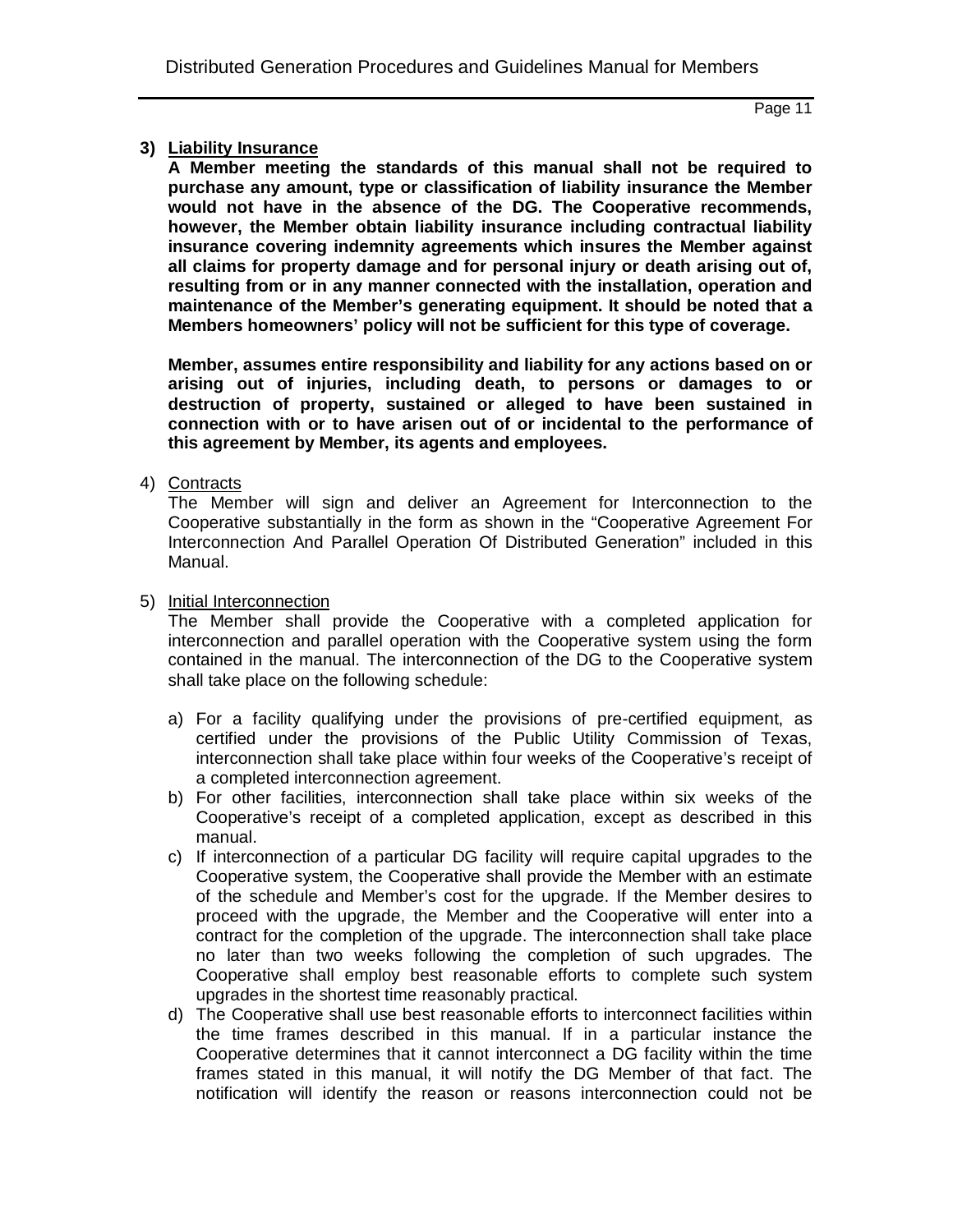performed in accordance with the schedule and provide an estimated date for interconnection.

- e) The Cooperative's review process and any inspections are intended as a means to safeguard the Cooperative's facilities and personnel. The Member acknowledges and agrees that any review or acceptance of such plans, specifications and other information by the Cooperative and/or its Power Supplier shall not impose any liability on the Cooperative and/or its Power Supplier and does not guarantee the adequacy of the Member's equipment or DG facility to perform its intended function. The Cooperative and its Power Supplier disclaims any expertise or special knowledge relating to the design or performance of generating installations and does not warrant the efficiency, cost-effectiveness, safety, durability, or reliability of such DG installations.
- 6) Inspection and start-up

The Member shall provide the Cooperative with notice at least two weeks before the initial energizing and start-up testing of the Member's DG equipment and the Cooperative may witness the testing of any equipment and protective systems associated with the interconnection. The Member shall revise and re-submit the application with information reflecting any proposed modification that may affect the safe and reliable operation of the Cooperative system.

## **VI. OPERATION OF PARALLEL FACILITY**

1) General

The purpose of this section is to describe the requirements and procedures for safe and effective connection and operation of DG.

- a) The Member may operate a 60 Hertz (Hz) three-phase or single-phase DG facility, in parallel with the Cooperative system pursuant to an interconnection agreement, provided that the equipment meets or exceeds the requirements of this manual.
- b) This manual describes typical interconnection requirements. Certain specific interconnection locations and conditions may require the installation and use of more sophisticated protective devices and operating schemes, especially when the facility is exporting power to the Cooperative system.
- 2) Pre-certified equipment

Equipment pre-certified under the provisions of the Public Utility Commission of Texas may be installed on the Cooperative's system in accordance with an approved interconnection control and protection scheme without further review of their design by the Cooperative, though the protective settings and operations shall be those specified by the Cooperative.

- 3) General interconnection and protection requirements
	- a) The DG shall be equipped with protective hardware and software designed to prevent the DG from being connected to a de-energized circuit owned by the Cooperative.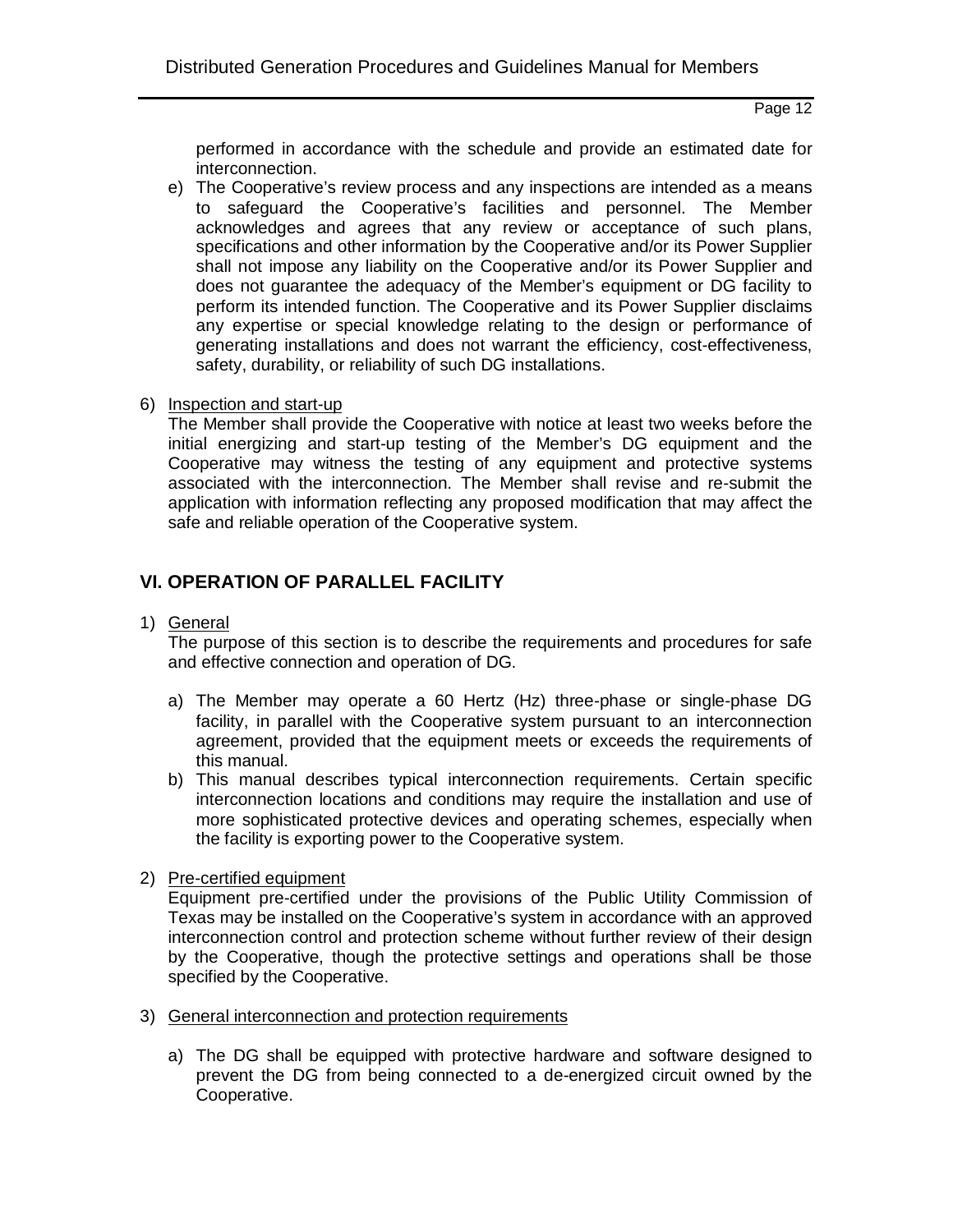- b) The DG shall be equipped with the necessary protective hardware and software designed to prevent connection or parallel operation of the DG with the Cooperative system unless the Cooperative system voltage and frequency are of normal magnitude.
- c) The Member will be responsible for protecting his or her DG in such a manner that Cooperative system outages, short circuits, or other disturbances including zero sequence currents and Ferro resonant over-voltages do not damage the Member's DG. The Member's protective equipment shall also prevent unnecessary tripping of the Cooperative system breakers that would affect the Cooperative system's capability of providing reliable service to other members.
- d) Circuit breakers or other interrupting devices at the point of common coupling must be capable of interrupting maximum available fault current.
- 4) Manual disconnect

The Member will furnish and install a manual disconnect device that has a visual break that is appropriate to the voltage level (a disconnect switch, a draw-out breaker, or fuse block), and is accessible to the Cooperative personnel, and capable of being locked in the open position. The Member shall follow the Cooperative's switching, clearance, tagging, and locking procedures, which the Cooperative shall provide for the Member.

- 5) Prevention of interference
	- a) Voltage

The Member will operate its DG in such a manner that the voltage levels on the Cooperative system are in the same range as if the DG were not connected to the Cooperative system. The Member shall provide an automatic method of disconnecting the DG from the Cooperative system if a sustained voltage deviation in excess of +5% or -10% from normal voltage persists for more than 30 seconds, or a deviation in excess of +10% or -30% from normal voltage persists for more than 10 cycles. The Member may reconnect when the Cooperative system voltage and frequency return to normal range and the system is stabilized.

b) Flicker

The Member's equipment shall not cause excessive voltage flicker on the Cooperative's system. This flicker shall not exceed 3% voltage dip, in accordance with the IEEE Standard 519 as measured at the point of common coupling.

c) Frequency

The operating frequency of the Member's DG shall not deviate more than +0.5 Hz or -0.7 Hz from a 60 Hz base. The Member shall automatically disconnect the DG from the Cooperative system within 15 cycles if this frequency tolerance cannot be maintained. The Member may reconnect when the Cooperative system voltage and frequency return to normal range and the system is stabilized.

d) Harmonics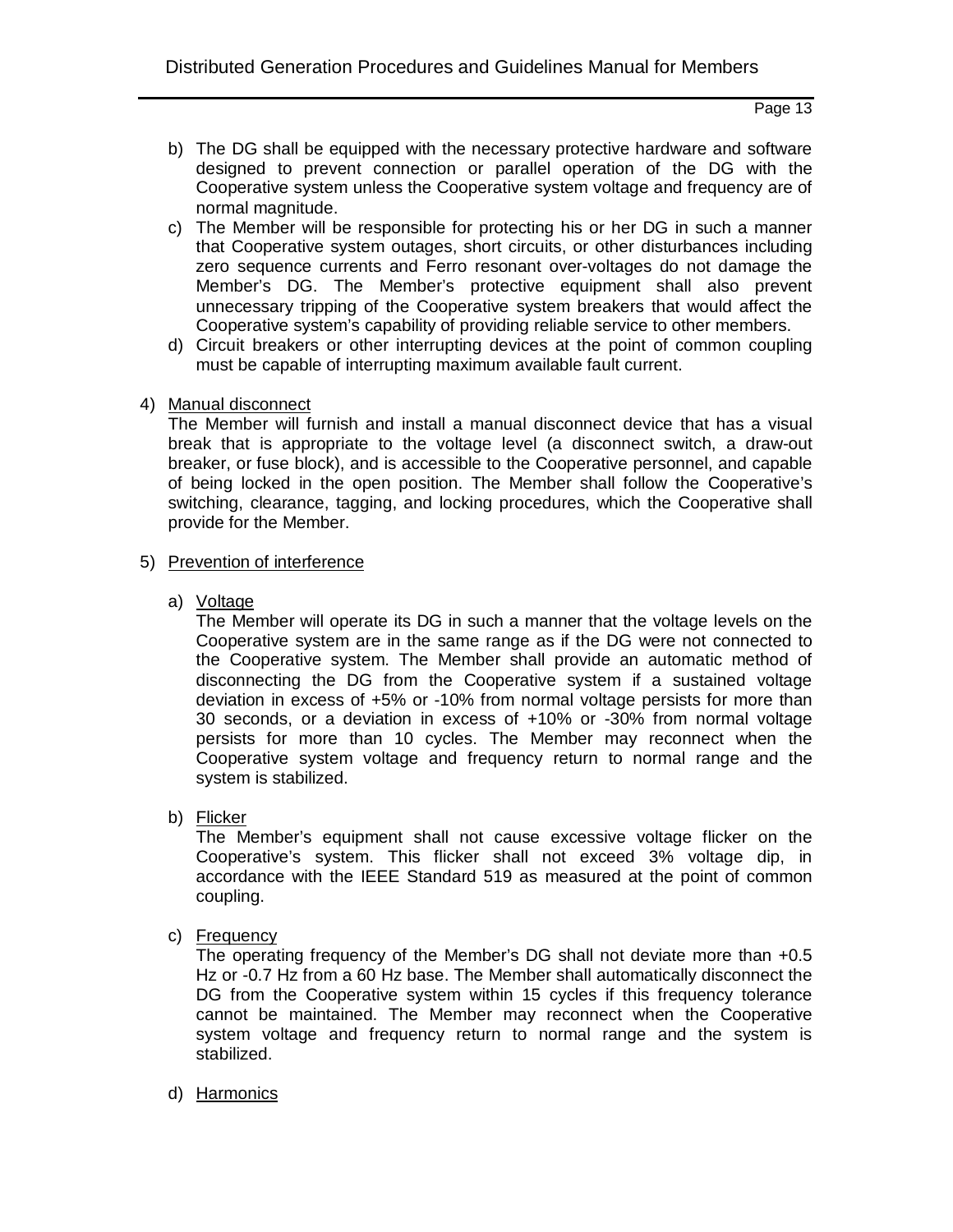In accordance with IEEE Standard 519 the total harmonic distortion (THD) voltage shall not exceed 5% of the fundamental 60 Hz frequency nor 3% of the fundamental frequency for any individual harmonic when measuring at the point of common coupling with the utility system.

e) Fault and line clearing

The Member shall automatically disconnect from the Cooperative system within 10 cycles if the voltage on one or more phases falls below -30% of nominal voltage on the Cooperative system serving the Member premises. This disconnect timing also ensures that the DG is disconnected from the Cooperative system prior to automatic re-close of breakers. The member may reconnect when the Cooperative system voltage and frequency return to normal range and the system is stabilized. To enhance reliability and safety and with the Cooperative's approval, the member may employ a modified relay scheme with delayed tripping or blocking using communications equipment between the Member and the Cooperative.

- f) Control, protection and safety protection requirements specific to single phase generators of 50 kW or less connected to the Cooperative's system Exporting to the Cooperative's system may require additional operational or protection devices and will require coordination of operations with the Cooperative. The necessary control, protection and safety equipment specific to single-phase DG of 50 kW or less connected to secondary or primary systems include an interconnect disconnect device, a generator disconnect device, an over-voltage trip, and under-voltage trip, an over/under frequency trip, and a synchronization check for synchronous and other types of DG with stand-alone capability.
- g) Control, protection and safety equipment requirements specific to three-phase synchronous generators, induction generators, and inverter systems
	- i) Three phase synchronous generators The Member's DG circuit breakers shall be three-phase devices with electronic or electromechanical control. The Member is solely responsible for properly synchronizing its generator with the Cooperative. The excitation system response ratio shall not be less than 0.5. The generator's excitation system(s) shall conform, as near as reasonably achievable, to the field voltage versus time criteria specified in the ANSI Standard C50.13-1989 in order to permit adequate field forcing during transient conditions.
	- ii) Three phase induction generators and inverter systems

Induction generation may be connected and brought up to synchronous speed (as an induction motor) if it can be demonstrated that the initial voltage drop measured on the utility system at the point of common coupling is within the visible flicker stated in this manual. Otherwise, the Member may be required to install hardware or employ other techniques to bring voltage fluctuations to acceptable levels. Line-commutated inverters do not require synchronizing equipment. Self-commutated inverters whether of the utilityinteractive type or stand-alone type shall be used in parallel with the utility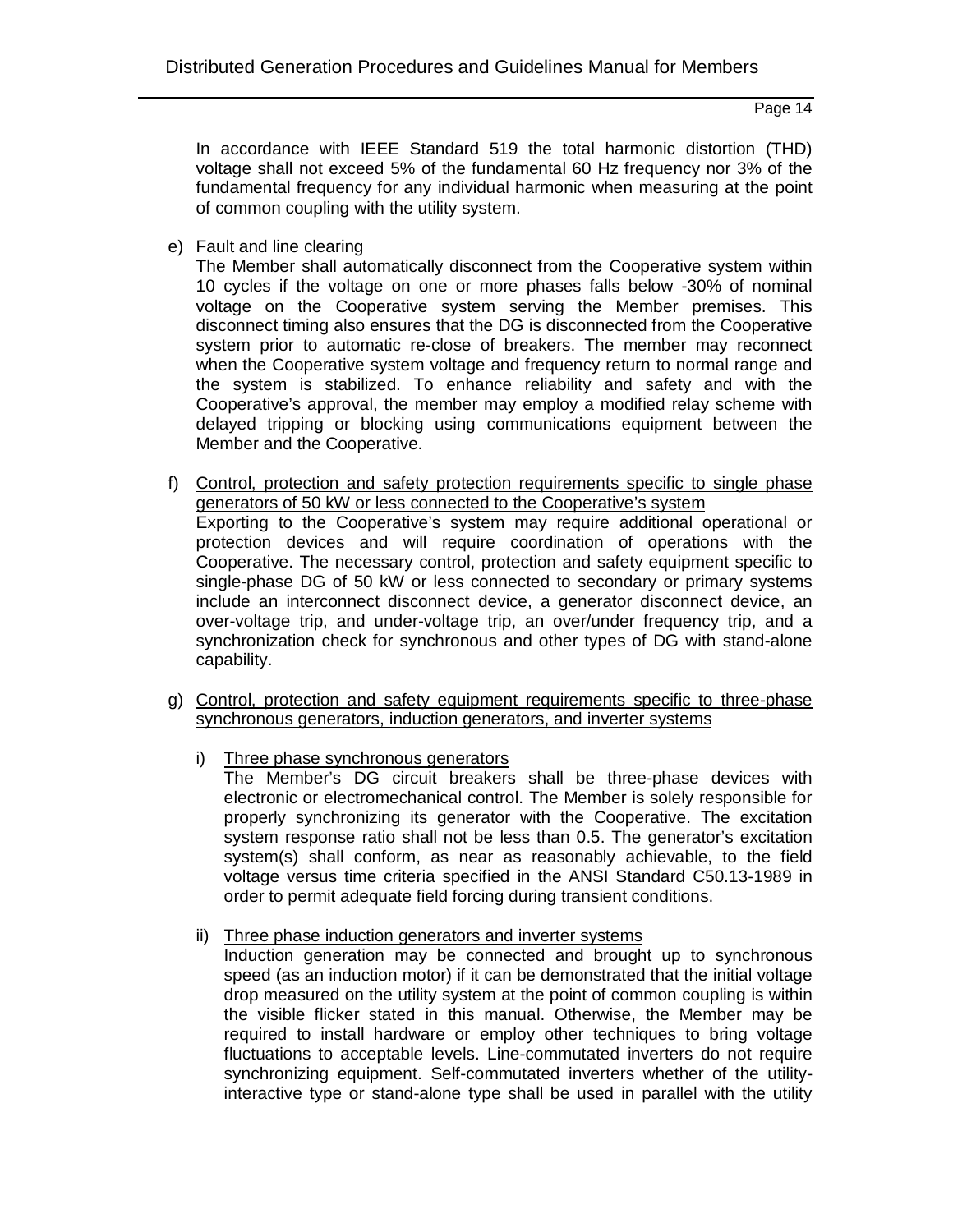system only with synchronizing equipment. Direct-current generation shall not operative in parallel with the utility system.

#### h) Protective function requirements

i) Facilities rated ten kW or less Must have an interconnect disconnect device, a generator disconnect device, an over-voltage trip, an under-voltage trip, an over/under frequency trip, and a manual or automatic synchronizing check (for facilities with stand alone capability).

#### ii) Facilities rated in excess of ten kW but not more than 500 kW

Must have an interconnect disconnect device, a generator disconnect device, an over-voltage trip, and under-voltage trip, and over/under frequency trip, a manual or automatic synchronizing check (for facilities with stand alone capability), either a ground over-voltage trip or a ground over-current trip depending on the ground system if required by the Cooperative, and reverse power sensing if the facility is not exporting (unless the generator is less than the minimum load of the Member).

#### iii) Facilities rated more than 500 kW

Must have an interconnect disconnect device, a generator disconnect device, an over-voltage trip, and under-voltage trip, and over/under frequency trip, either a ground over-voltage trip or a ground over-current trip depending on the ground system if required by the Cooperative, an automatic synchronizing check (for facilities with stand alone capability) and reverse power sensing if the facility is not exporting (unless the facility is less than the minimum load of the customer). If the facility is exporting power, the power direction protective function may be used to block or delay the under frequency trip with the agreement of the Cooperative.

#### i) Facilities not identified

In the event the standards for a specific unit or facility are not set out in this manual, the Cooperative and the Member may interconnect a facility using mutually agreed upon technical standards.

j) Requirements specific to a facility paralleling for 60 cycles or less (closed transition switching)

The protective devices required for facilities 10 MW or less which parallel with the Cooperative system for 60 cycles or less are an interconnect disconnect device, a generator disconnect device, an automatic synchronizing check for generators with stand alone capability, an over-voltage trip, an under voltage trip, an over/under frequency trip, and either a ground over-voltage trip or a ground overcurrent trip depending on the grounding system, if required by the Cooperative.

k) Inspection and start-up

The Member shall provide the Cooperative with notice at least two weeks before the initial energizing and start-up testing of the Member's DG equipment and the Cooperative may witness the testing of any equipment and protective systems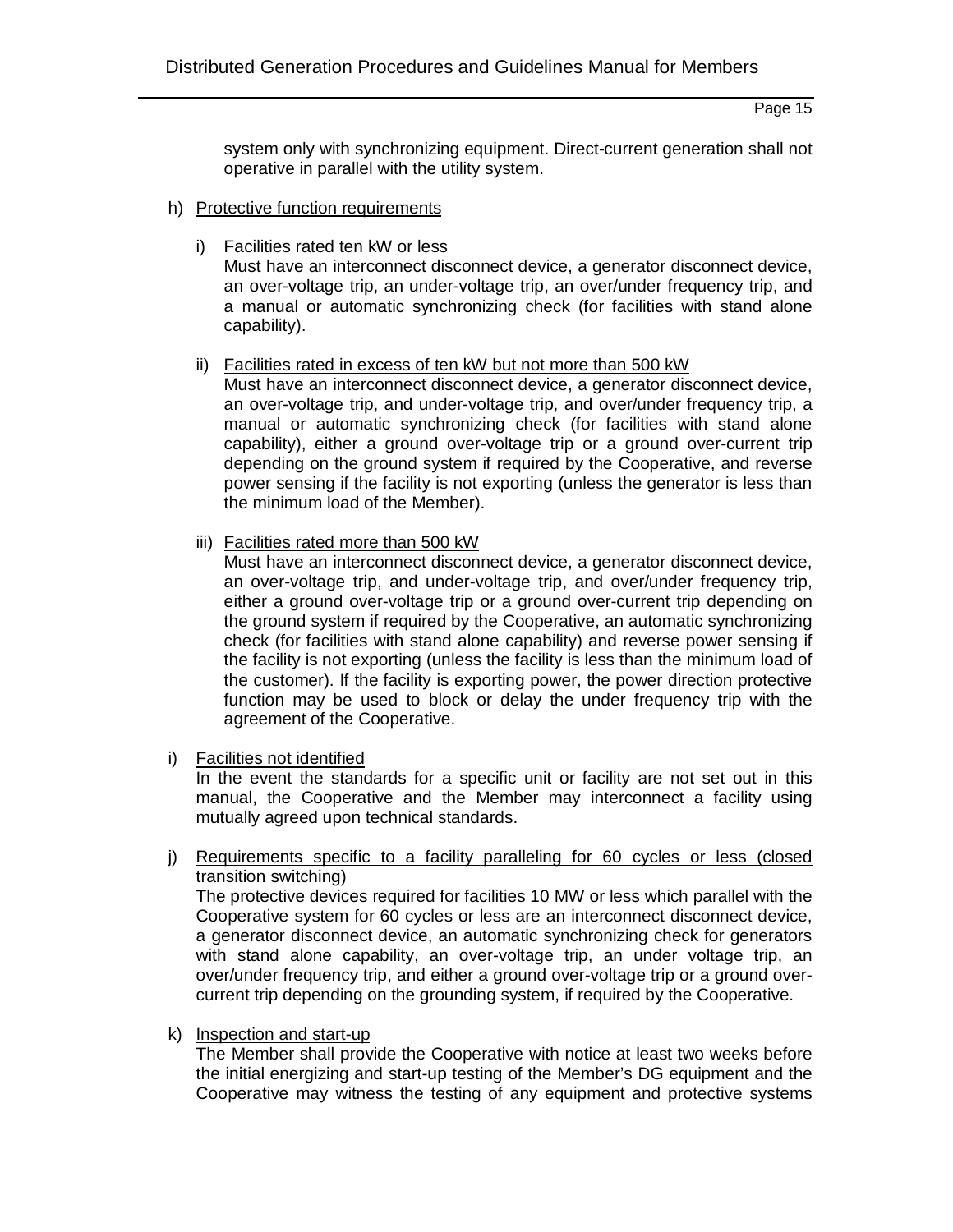associated with the interconnection. The Member shall revise and re-submit the application with information reflecting any proposed modification that may affect the safe and reliable operation of the Cooperative system.

l) Site testing and commissioning

Testing of protection systems shall include procedures to functionally test the protective elements of the system up to and including tripping of the generator and interconnection point. Testing will verify all protective set points and relay/breaker trip timing. The Cooperative may witness the testing of installed switchgear, protection and generator. The Member is responsible for routine maintenance of the generator and control and protective equipment. The Member will maintain records of such maintenance activities, which the Cooperative may review at reasonable times. For DG systems greater than 500 kW, a log of generator operations shall be kept. At a minimum, the log shall include the date, generator time on, generator time off, and megawatt and megavar output. The Cooperative may review such logs at reasonable times.

#### 6) Access

- a) Persons authorized by the Cooperative will have the right to enter the Member's property for purposes of testing, operating the disconnect switch, reading or testing the metering equipment, maintaining right-of-way or other DG facility equipment and/or Cooperative service requirement. Such entry onto the Member's property may be without notice.
- b) If the Member erects or maintains locked gates or other barriers, the Member will furnish the Cooperative with convenient means to circumvent the barrier for full access for the above-mentioned reasons.

#### 7) Liability for Injury and Damages

- (a) The Member assumes full responsibility for electric energy furnished at and past the point of interconnection and shall indemnify the Cooperative and/or its Power Supplier against and hold the Cooperative and/or its Power Supplier harmless from all claims for both injuries to persons, including death resulting therefrom, and damages to property occurring upon the premises owned or operated by Member arising from electric power and energy delivered by the Cooperative or in any way arising directly or indirectly from the Member's DG facility.
- (b) The Cooperative and/or its Power Supplier shall not be liable for either direct or consequential damages resulting from failures, interruptions, or voltage and waveform fluctuations occasioned by causes reasonably beyond the control of the Cooperative and/or its Power Supplier including, but not limited to, acts of God or public enemy, sabotage and/or vandalism, accidents, fire, explosion, labor troubles, strikes, order of any court or judge granted in any bona fide adverse legal proceeding or action, or any order of any commission, tribunal or governmental authority having jurisdiction. ALL PROVISIONS NOTWITHSTANDING, IN NO EVENT SHALL THE COOPERATIVE BE LIABLE TO THE MEMBER FOR ANY INTEREST, LOSS OF ANTICIPATED REVENUE, EARNINGS, PROFITS, OR INCREASED EXPENSE OF OPERATIONS, LOSS BY REASON OF SHUTDOWN OR NON-OPERATION OF MEMBER'S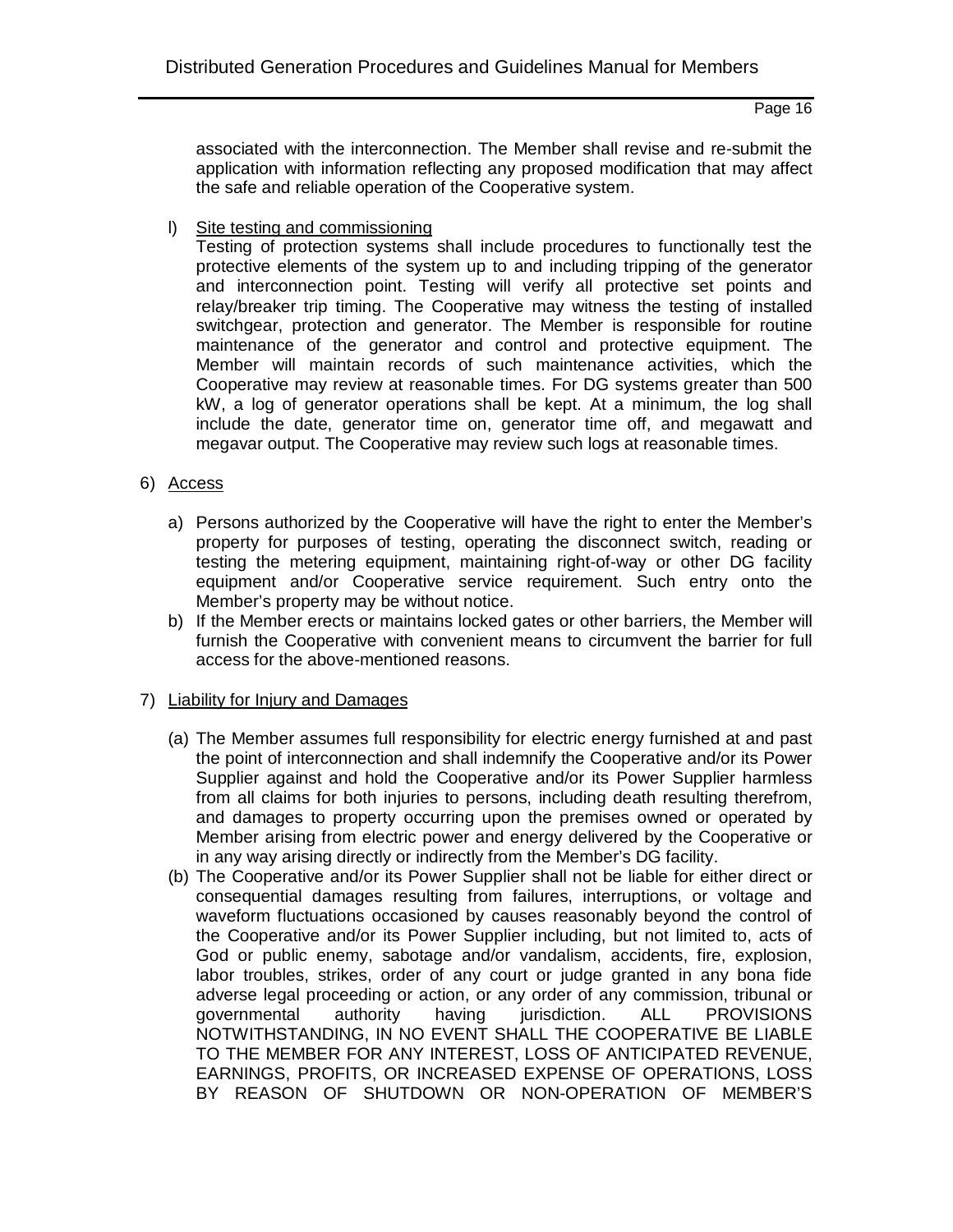PREMISES OR FACILITIES FOR ANY INDIRECT, INCIDENTAL, OR CONSEQUENTIAL, PUNITIVE OR EXEMPLARY DAMAGES ARISING OUT OF OR RELATED, IN WHOLE OR PART, TO THIS AGREEMENT. The Cooperative shall not be liable in any event for consequential damages.

- b) The Member is solely responsible for insuring his/her facility complies with all applicable regulations including, but not limited to, laws, regulations, ordinances, Cooperative and Cooperative Power Supplier tariffs, policies and directives, and ERCOT rules, policies and directives.
- 8) Metering/Monitoring
	- a) The Cooperative may supply, own and maintain all necessary meters and associated equipment to record energy purchases by the Member and energy exports to the Cooperative system.
	- b) The Member shall supply at no cost to the Cooperative a suitable location on his or her premises for the installation of the Cooperative's meters and other equipment.
	- c) The facility will be metered by one of the following methods, at the discretion of the Cooperative. The two metered values shall be separately accounted for by the Cooperative.
		- (1) Installing a single meter with two registers capable of measuring in-flow and out-flow at the point of common coupling or
		- (2) Installing separate meters, that measure the in-flow and the out-flow at the point of common coupling.
	- d) The meter shall be read at a time or times of month determined by the Cooperative for acquiring metering data.
	- e) The Cooperative may, at its sole discretion, require the Member to pay the Cooperative any significant differential cost of the metering and monitoring equipment and installation expense beyond that that a standard Member in the same rate class would require.
	- f) Meter testing shall follow the Cooperative's standard policy on metering testing and accuracy.
	- g) At its sole discretion, the Cooperative may meter the facility at primary or secondary level.

## 9) Notice of Change in Installation

- a) The Member will notify the Cooperative in writing thirty (30) days in advance of making any change affecting the characteristics, performance, or protection of the DG facility.
- b) If any modification undertaken by the Member will create or has created conditions which may be unsafe or adversely affect the Cooperative system, the Member shall immediately correct such conditions or be subject to immediate disconnection from the Cooperative system.
- 10) Testing and Record Keeping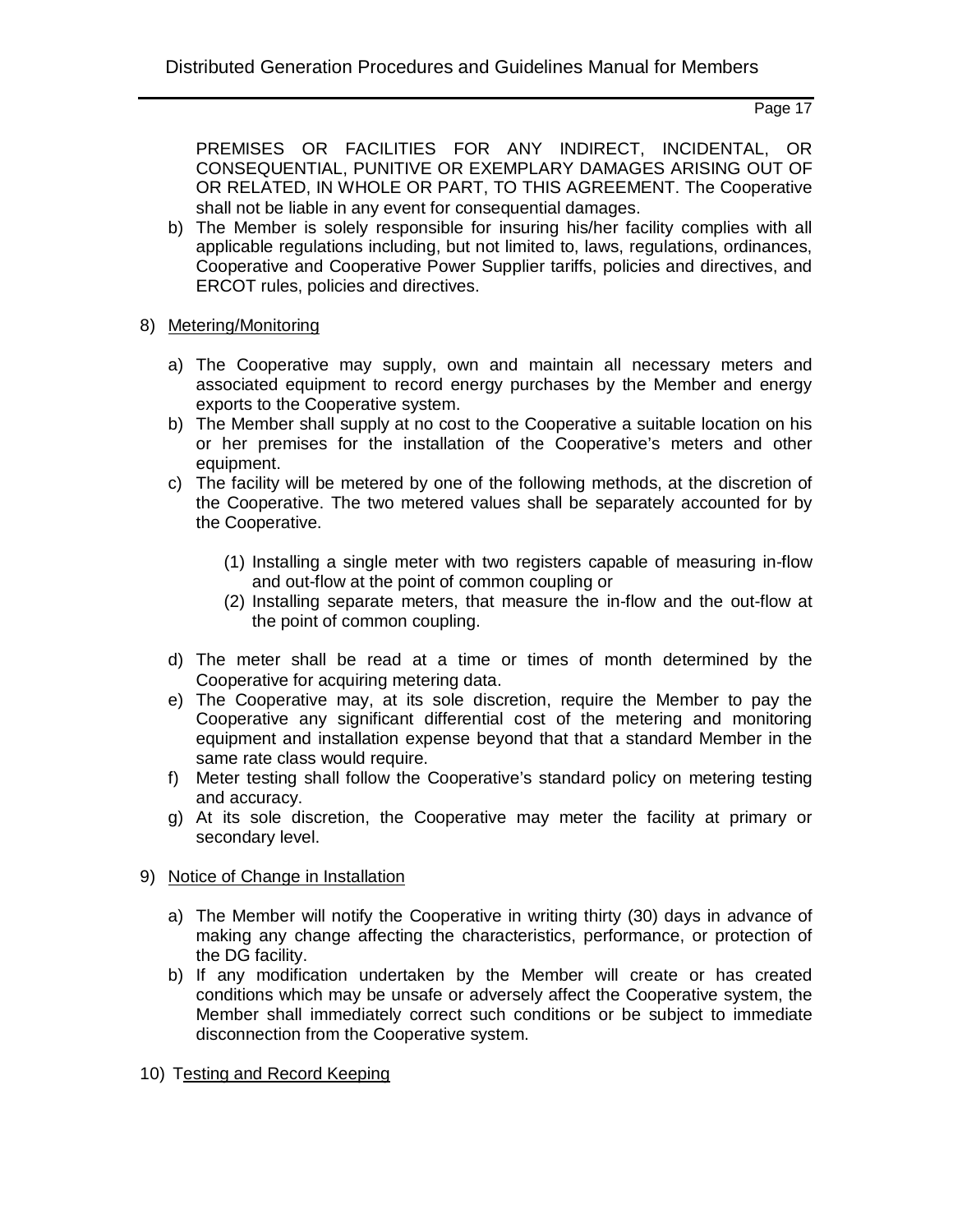- a) The Cooperative shall maintain records concerning applications received for interconnection and parallel operation of DG facilities. Such records will include the date each application is received, documents generated in the course of processing each application, correspondence regarding each application, and the final disposition of each application.
- b) The Member will test all aspects of the protection systems up to and including tripping of the generator and interconnection point at start-up and thereafter as required. Testing will verify all protective set points and relay/breaker trip timing and shall include procedures to functionally test all protective elements of the system. The Cooperative may witness the testing.
- c) The Member will maintain records of all maintenance activities, which the Cooperative may review at reasonable times.
- 11) Disconnection and Reconnection of Service
	- a) The Cooperative may disconnect a DG facility under the following conditions:
		- i) Expiration or termination of the interconnection agreement Upon expiration or termination of the interconnection agreement with a Member, in accordance with the terms of the agreement, the Cooperative may disconnect the DG facilities.
		- ii) Non-compliance with technical requirements

The Cooperative may disconnect a DG facility if the facility is not in compliance with the technical requirements specified in this manual or if the Cooperative, in its sole discretion, determines that the DG facility poses a safety concern. Within two business days from the time the Member notifies the Cooperative that the DG facility has been restored to compliance with the technical requirements of this manual and/or the safety concerns have been remedied, the Cooperative shall verify such compliance. Upon such verification, the Member in coordination with the Cooperative may reconnect the DG facility.

iii) System emergency

The Cooperative may temporarily disconnect a Member and/or a DG facility without prior written notice in cases where continued interconnection will endanger persons or property. During the forced outage of the Cooperative system, the Cooperative shall have the right to temporarily disconnect a Member and/or a DG facility to make immediate repairs on the Cooperative system. When possible, the Cooperative shall provide the Member with reasonable notice and reconnect the Member as quickly as reasonable practical.

iv) Routine maintenance, repairs and modifications

The Cooperative may disconnect a Member and/or a DG facility for routine maintenance, repairs and Cooperative system modifications. The Cooperative shall reconnect the Member as quickly as reasonably possible following such service interruption.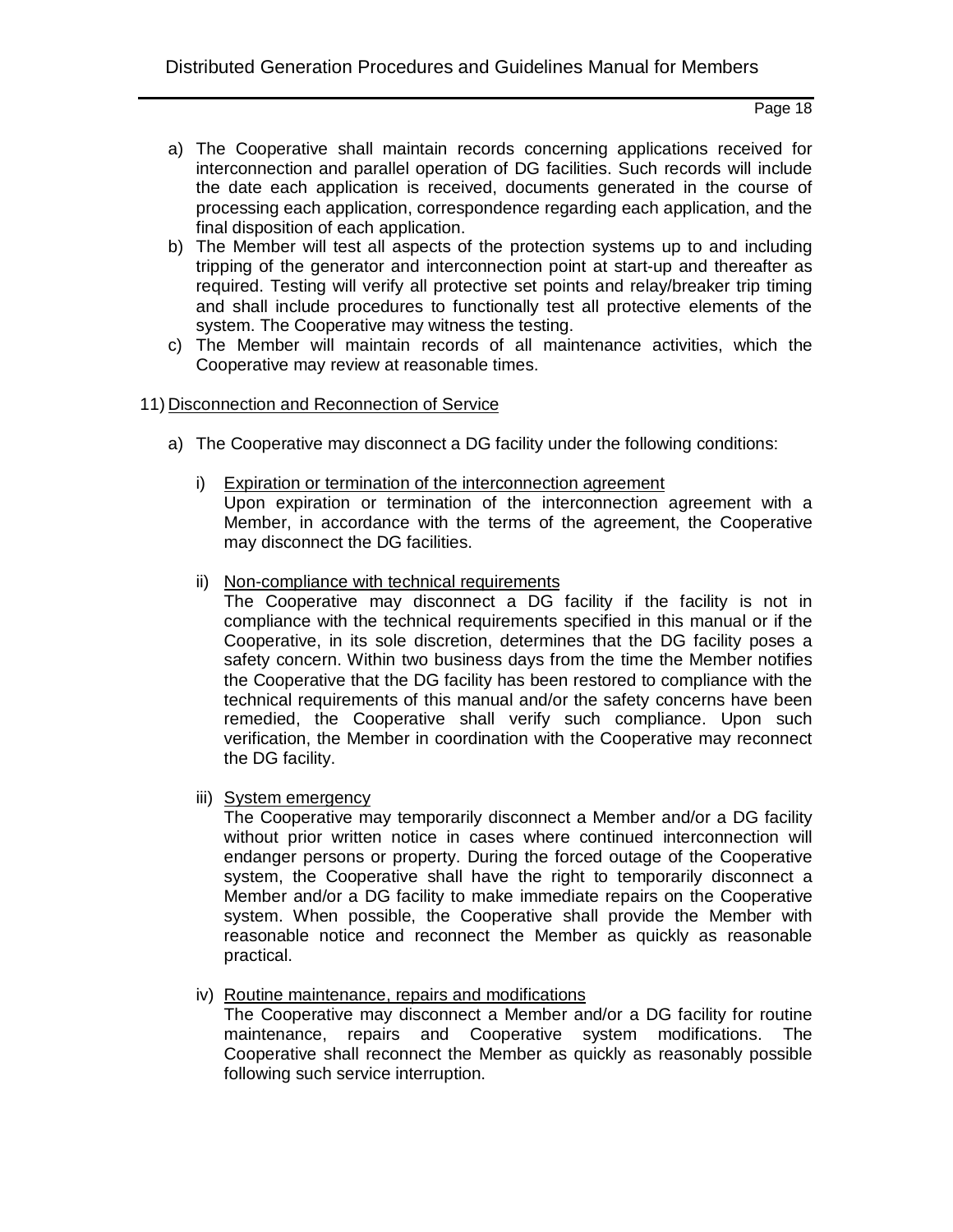v) Lack of approved application and interconnection agreement The Cooperative may refuse to connect or may disconnect a DG facility if the application has not been received and approved.

#### 12) Compliance with Laws, Rules and Tariffs

The DG installation owned and installed by the Member shall be installed and operated subject to and in accordance with the terms and conditions set forth in the Cooperative's rules, regulations, bylaws, rates and tariffs, as amended from time to time, and, if applicable, approved by the Cooperative's board of directors, which are incorporated herein by reference, and in compliance with all applicable federal, state and local laws, regulations, zoning codes, building codes, safety rules, environmental restrictions, ordinances and regulations, including without limitation, Public Utility Commission of Texas (PUCT), Electric Reliability Council of Texas (ERCOT) Independent System Operator (ISO) directives and ERCOT guidelines, and in accordance with industry standard prudent engineering practices.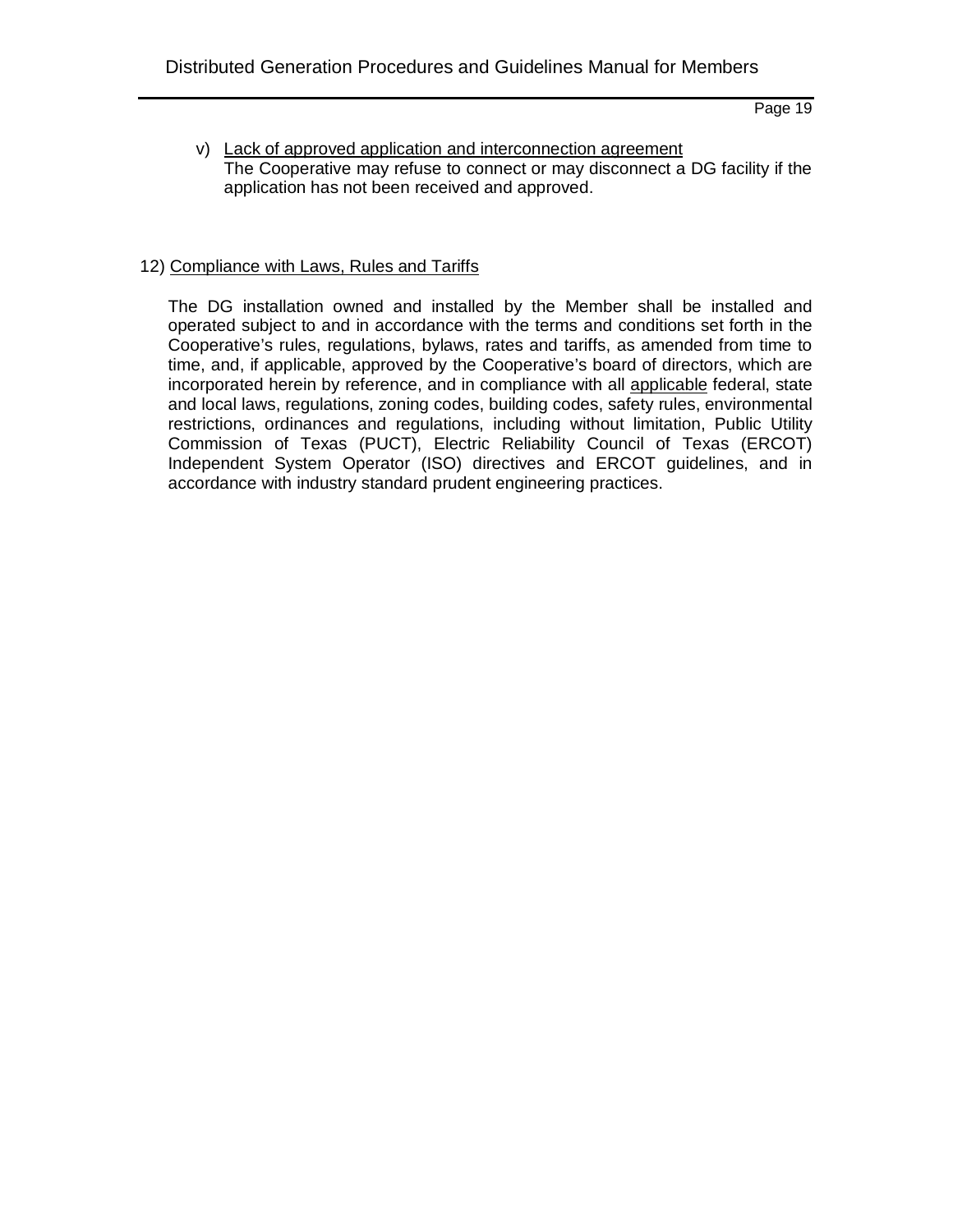#### **FORT BELKNAP ELECTRIC COOPERATIVE, INC. AGREEMENT FOR INTERCONNECTION AND PARALLEL OPERATION OF DISTRIBUTED GENERATION**

This Interconnection Agreement ("Agreement") is made and entered into this \_\_\_\_\_ day of \_\_\_\_\_\_\_\_\_\_\_\_\_\_\_\_\_\_, 20\_\_\_, by \_\_\_\_\_\_\_\_\_\_\_\_\_\_\_\_\_\_\_\_\_\_\_\_\_\_\_\_\_\_\_, ("Cooperative"), a corporation organized under the laws of \_\_\_\_\_\_\_\_\_\_\_\_\_\_\_\_\_\_\_\_\_\_\_\_\_\_\_\_\_\_\_\_\_\_\_\_\_\_, and \_\_\_\_\_\_\_\_\_\_\_\_\_\_\_\_\_\_\_\_\_\_\_\_\_\_\_\_\_\_\_\_\_\_\_ ("DG Owner/Operator"), each hereinafter sometimes referred to individually as "Party" or both referred to collectively as the "Parties." In consideration of the mutual covenants set forth herein, the Parties agree as follows:

1. **Scope of Agreement --** This Agreement is applicable to conditions under which the Cooperative and the DG Owner/Operator agree that one or more generating facilities (described in Exhibit A) owned by the DG Owner/Operator of \_\_\_\_\_\_ kW or less, to be interconnected at kV or less ("Facilities") may be interconnected to the Cooperative's electric power distribution system ("System").

The provisions of the Cooperative's Distributed Generation Manual shall be considered to be a part of this contract.

2. **Establishment of Point of Interconnection -** The point where the electric energy first leaves the wires or facilities owned by the Cooperative and enters the wires or facilities provided by DG Owner/Operator is the "Point of Interconnection." Cooperative and DG Owner/Operator agree to interconnect the Facilities at the Point of Interconnection in accordance with the Cooperative's Rules and Regulations and DG Manual relating to interconnection of Distributed Generation (the "Rules") and as described in the attached Exhibit A. The interconnection equipment installed by the customer ("Interconnection Facilities") shall be in accordance with the Rules as well.

3. **Responsibilities of Cooperative and DG Owner/Operator for Installation, Operation and Maintenance of Facilities -** DG Owner/Operator will, at its own cost and expense, operate, maintain, repair, and inspect, and shall be fully responsible for, its Facilities, unless otherwise specified on Exhibit A. DG Owner/Operator shall conduct operations of its Facilities in compliance with all aspects of the Rules, and Cooperative shall conduct operations of its electric distribution facilities in compliance with all aspects of the Rules, or as further described and mutually agreed to in the applicable Facilities Schedule. Maintenance of Interconnection Facilities shall be performed in accordance with the applicable manufacturers' recommended maintenance schedule. The DG Owner/Operator agrees to cause its Interconnection Facilities to be constructed in accordance with specifications equal to or better than those provided by the National Electrical Safety Code and the National Electrical Code, both codes approved by the American National Standards Institute, in effect at the time of construction.

The DG Owner/Operator covenants and agrees to cause the design, installation, maintenance, and operation of, its Interconnection Facilities so as to reasonably minimize the likelihood of a malfunction or other disturbance, damaging or otherwise affecting or impairing the System. DG Owner/Operator shall comply with all applicable laws, regulations, zoning codes, building codes, safety rules and environmental restrictions applicable to the design, installation and operation of its Facilities.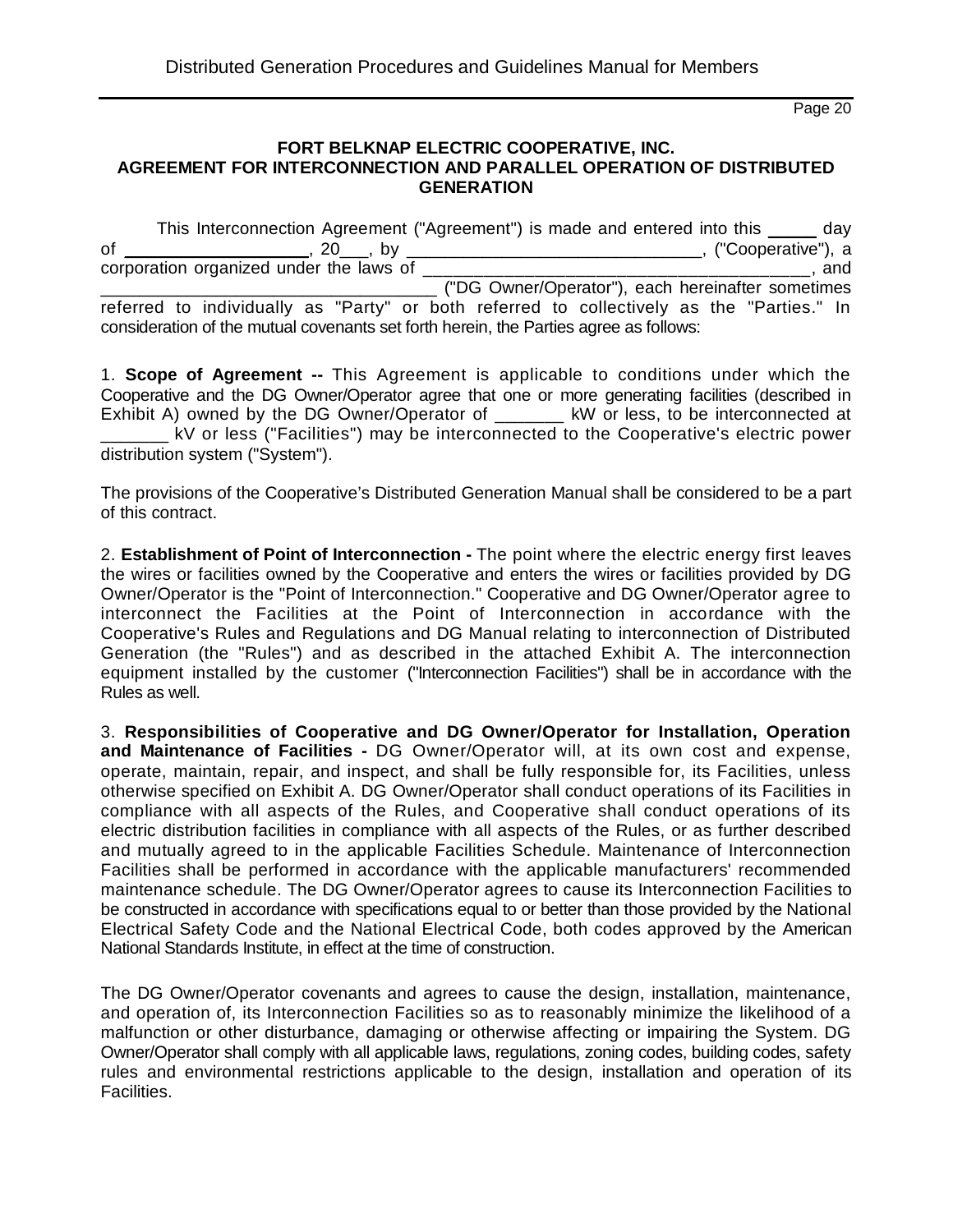Cooperative will notify DG Owner/Operator if there is evidence that the Facilities' operation causes disruption or deterioration of service to other customer(s) served from the System or if the Facilities' operation causes damage to the System. DG Owner/Operator will notify the Cooperative of any emergency or hazardous condition or occurrence with the DG Owner/Operator's Facilities, which could affect safe operation of the System.

4. **Operator in Charge -** The Cooperative and the DG Owner/Operator shall each identify an individual (by name or title) who will perform as "Operator in Charge" of the facilities and their section of the Interconnection Facilities. This individual must be familiar with this Agreement as well as provisions of other agreements and any regulations that may apply.

#### 5. **Limitation of Liability and Indemnification**

- a. Notwithstanding any other provision in this Agreement, with respect to the Cooperative's provision of electric service to DG Owner/Operator and the services provided by the Cooperative pursuant to this Agreement, Cooperative's liability to DG Owner/Operator shall be limited as set forth in the Cooperative's tariffs and terms and conditions for electric service, which are incorporated herein by reference.
- b. Neither Cooperative nor DG Owner/Operator shall be liable to the other for damages for any act or omission that is beyond such party's control, including, but not limited to, any event that is a result of an act of God, labor disturbance, act of the public enemy, war, insurrection, riot, fire, storm, flood, explosion, breakage or accident to any part of the System or to any other machinery or equipment, a curtailment, law, order, or regulation or restriction by governmental, military, or lawfully established civilian authorities.
- c. Notwithstanding Paragraph 5.b of this Agreement, the DG Owner/Operator shall assume all liability for, and shall indemnify Cooperative for, any claims, losses, costs, and expenses of any kind or character to the extent that they result from DG Owner/Operator's negligence or other wrongful conduct in connection with the design, construction or operation of the Facilities or Interconnection Facilities. Such indemnity shall include, but is not limited to, financial responsibility for (a) monetary losses; (b) reasonable costs and expenses of defending an action or claim; (c) damages related to death or injury; (d) damages to property; and (e) damages for the disruption of business. This paragraph does not create a liability on the part of the DG Owner/Operator to the Cooperative or a third person, but requires indemnification where such liability exists.
- d. Cooperative and DG Owner/Operator shall each be responsible for the safe installation, maintenance, repair and condition of their respective lines, wires, switches, or other equipment or property on their respective sides of the Point of Interconnection. The Cooperative, while retaining the right to inspect, does not assume any duty of inspecting the DG Owner/Operator's lines, wires, switches, or other equipment or property and will not be responsible therefore. DG Owner/Operator assumes all responsibility for the electric service supplied hereunder and the facilities used in connection therewith at or beyond the Point of Interconnection.
- e. For the mutual protection of the DG Owner/Operator and the Cooperative, only with Cooperative prior written authorization are the connections between the Cooperative's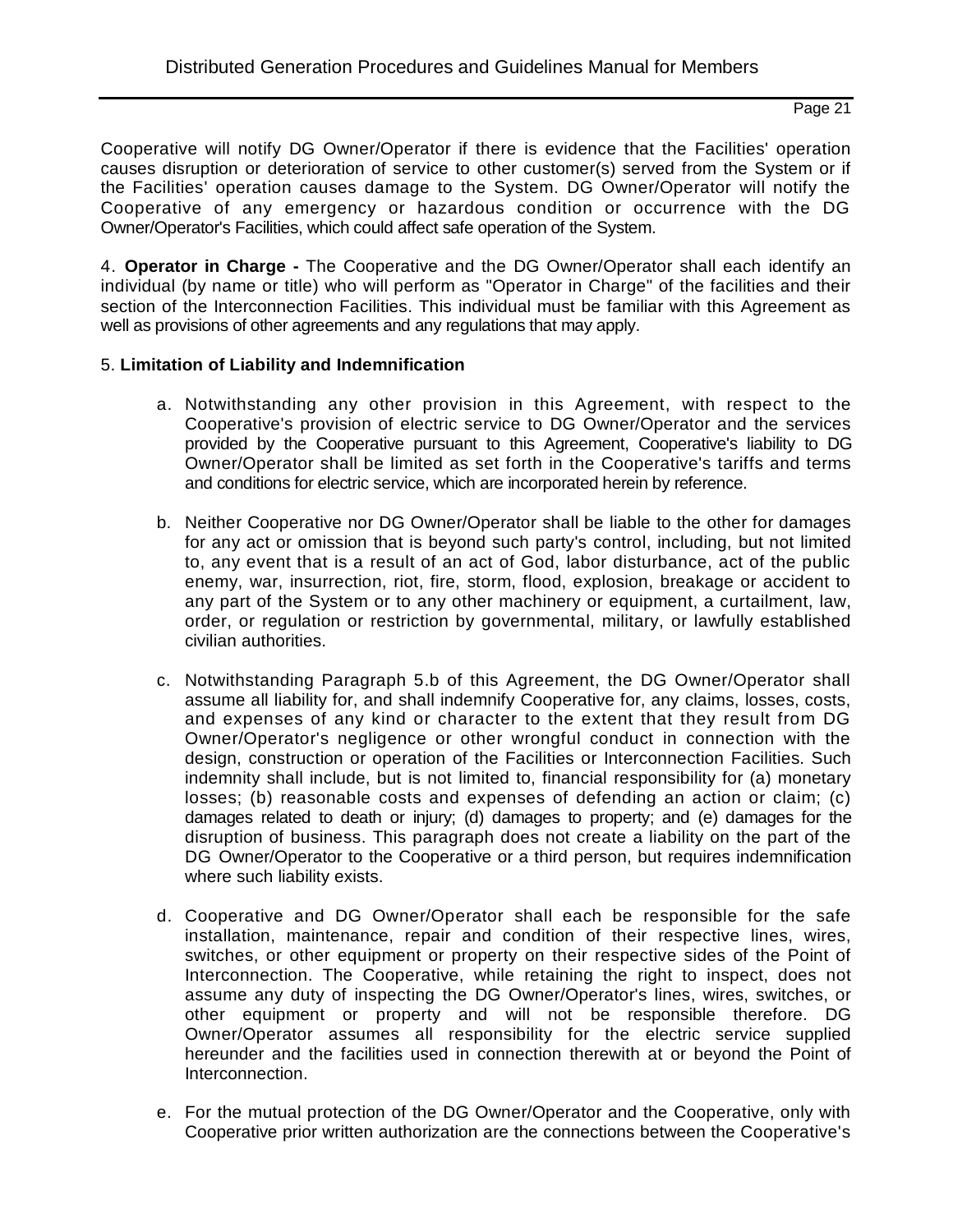service wires and the DG Owner/Operator's service entrance conductors to be energized.

6. **Design Reviews and Inspections -** The DG Owner/Operator shall provide to the Cooperative the following documentation and inspection results:

- a. One-Line Diagram. The diagram shall include at a minimum, all major electrical equipment that is pertinent to understanding the normal and contingency operations of the DG Interconnection Facilities, including generators, switches, circuit breakers, fuses, protective relays and instrument transformers.
- b. Testing Records. Testing of protection systems shall be limited to records of compliance with standard acceptance procedures and by industry standards and practices. These records shall include testing at the start of commercial operation and periodic testing thereafter.

7. **Right of Access, Equipment Installation, Removal** & **Inspection -** The Cooperative may send an employee, agent or contractor to the premises of the DG Owner/Operator at any time whether before, during or after the time the Facility first produces energy to inspect the Interconnection Facilities, and observe the Facility's installation, commissioning (including any testing), startup, and operation.

At all times Cooperative shall have access to DG Owner/Operator's premises for any reasonable purpose in connection with the interconnection described in this Agreement, the Rules, or to provide service to its customers.

8. **Confidentiality of Information -** Unless compelled to disclose by judicial or administrative process, or by other provisions of law or as otherwise provided for in this Agreement, the DG Owner/Operator and the Cooperative will hold in confidence any and all documents and information furnished by the other party in connection with this Agreement.

9. **Prudent Operation and Maintenance Requirements -** The DG Owner/Operator shall operate and maintain its generation and interconnection facilities in accordance with industry standard prudent electrical practices. The said standards shall be those in effect at the time a DG Owner/Operator executes an interconnection agreement with the Cooperative.

10. **Disconnection of Unit -** DG Owner/Operator retains the option to disconnect its Facilities from the System, provided that DG Owner/Operator notifies the Cooperative of its intent to disconnect by giving the Cooperative at least thirty (30) days' prior written notice. Such disconnection shall not be a termination of the agreement unless DG Owner/Operator exercises rights under Section 13.

DG Owner/Operator shall disconnect Facilities from the System upon the effective date of any termination under Section 13.

Subject to the Rules, for routine maintenance and repairs on the System, Cooperative shall provide DG Owner/Operator with seven (7) business days' notice of service interruption.

Cooperative shall have the right to suspend service in cases where continuance of service to DG Owner/Operator will endanger persons or property. During the forced outage of the System serving DG Owner/Operator, Cooperative shall have the right to suspend service to effect repairs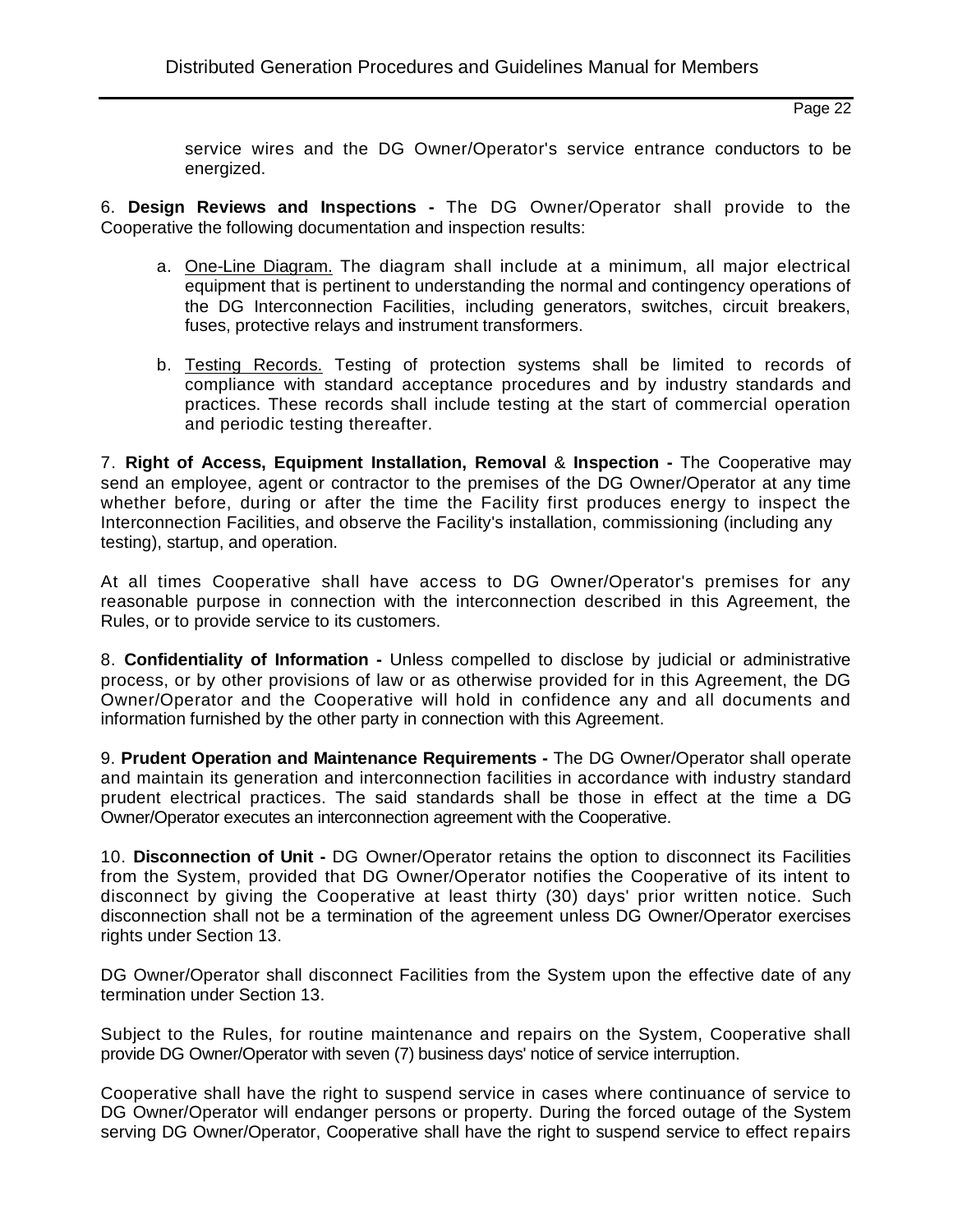on the System, but the Cooperative shall use its efforts to provide the DG Owner/Operator with reasonable prior notice.

11. **Metering -** Metering shall be accomplished as described in the Cooperative's DG Manual.

12. **Insurance –** Insurance shall be required as described in the Cooperative's DG Manual.

13. **Effective Term and Termination Rights -** This Agreement becomes effective when executed by both Parties and shall continue in effect until terminated. This agreement may be terminated as follows: (a) DG Owner/Operator may terminate this Agreement at any time by giving the Cooperative sixty days' written notice; (b) Cooperative may terminate upon failure by the DG Owner/Operator to generate energy from the Facilities in parallel within six (6) months after completion of the interconnection; (c) either Party may terminate by giving the other Party at least thirty (30) days prior written notice that the other Party is in default of any of the terms and conditions of the Agreement or the Rules or any rate schedule, tariff, regulation, contract, or policy of the Cooperative, so long as the notice specifies the basis for termination and there is opportunity to cure the default; (d) Cooperative may terminate by giving DG Owner/Operator at least sixty (60) days notice in the event that there is a material change in an applicable law, or any requirement of the Cooperative's wholesale electric suppliers or any transmission utility, independent system operator or regional transmission organization having responsibility for the operation of any part of the System.

14. **Dispute Resolution -** Each party agrees to attempt to resolve any and all disputes arising hereunder promptly, equitably and in good faith. If a dispute arises under this Agreement that cannot be resolved by the parties within forty-five (45) working days after written notice of the dispute, the parties agree to submit the dispute to mediation by a mutually acceptable mediator. The parties agree to participate in good faith in the mediation for thirty (30) days. If the parties are unsuccessful in resolving their dispute through mediation, then the parties shall have the right to pursue all legal remedies in courts of competent jurisdiction and venue shall be in Young County, Texas.

15. **Compliance with Laws, Rules and Tariffs** - Both the Cooperative and the DG Owner/Operator shall be responsible for complying with all applicable laws, rules and regulations, including but not limited to the laws of the state of Texas, and the Cooperative's DG Manual, Tariffs, Rules and Regulations, By-Laws and other governing documents. The interconnection and services provided under this Agreement shall at all times be subject to the terms and conditions set forth in the tariff schedules and rules of the Cooperative as applicable to the electric service provided by the Cooperative, which tariffs and rules are hereby incorporated into this Agreement by this reference. The Cooperative shall have the right to publish changes in rates, classification, service or rule, with the proper notification to all DG owners/operators and Cooperative members.

16. **Severability** -If any portion or provision of this Agreement is held or adjudged for any reason to be invalid or illegal or unenforceable by any court of competent jurisdiction, such portion shall be deemed separate and independent, and the remainder of this Agreement shall remain in full force and effect.

17. **Amendment -** This Agreement may be amended only upon mutual agreement of the Parties, which amendment will not be effective until reduced to writing and executed by the Parties.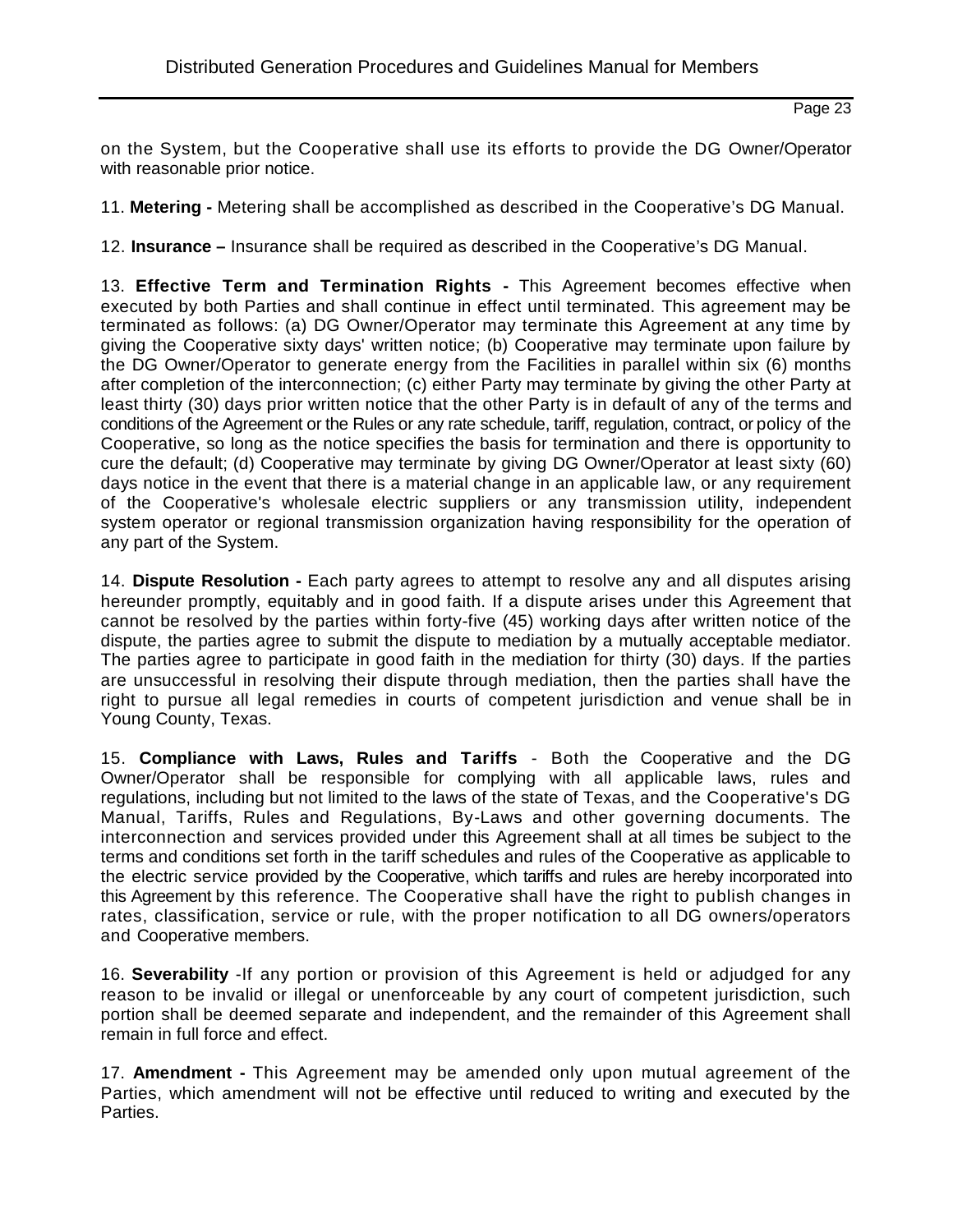18. **Entirety of Agreement and Prior Agreements Superseded -** This Agreement, including the Rules and all attached Exhibits and Facilities Schedules, which are expressly made a part hereof for all purposes, constitutes the entire agreement and understanding between the Parties with regard to the interconnection of the facilities of the Parties at the Points of Interconnection expressly provided for in this Agreement. The Parties are not bound by or liable for any statement, representation, promise, inducement, understanding, or undertaking of any kind or nature (whether written or oral) with regard to the subject matter hereof not set forth or provided for herein or in the DG Owner/Operator application, or other written information provided by the DG Owner/Operator in compliance with the Rules. It is expressly acknowledged that the Parties may have other agreements covering other services not expressly provided for herein, which agreements are unaffected by this Agreement.

19. **Force Majeure** -For the purposes of this Agreement, a Force Majeure event is any event: (a) that is beyond the reasonable control of the affected party; and (b) that the affected party is unable to prevent or provide against by exercising reasonable diligence, including the following events or circumstances, but only to the extent that they satisfy the preceding requirements: acts of war, public disorder, rebellion or insurrection; floods, hurricanes, earthquakes, lightning, storms or other natural calamities; explosions or fires; strikes, work stoppages or labor disputes; embargoes; and sabotage. If a Force Majeure event prevents a party from fulfilling any obligations under this agreement, such party will promptly notify the other party in writing and will keep the other party informed on a continuing basis as to the scope and duration of the Force Majeure event. The affected party will specify the circumstances of the Force Majeure event, its expected duration and the steps that the affected party is taking to mitigate the effect of the event on its performance. The affected party will be entitled to suspend or modify its performance of obligations under this Agreement but will use reasonable efforts to resume its performance as soon as possible.

20. **Assignment -** At any time during the term of this Agreement, the DG Owner/Operator may assign this Agreement to a corporation, an entity with limited liability or an individual (the "Assignee"), provided that the DG Owner/Operator obtains the consent of the Cooperative in advance of the assignment. The Cooperative's consent will be based on a determination that the Assignee is financially and technically capable to assume ownership and/or operation of the DG unit. The company or individual to which this Agreement is assigned will be responsible for the proper operation and maintenance of the unit, and will be a party to all provisions of this Agreement.

21. **Permits, Fees and Approvals -** The Cooperative will have responsibility for the review, approval or rejection of the DG interconnection application. The approval process is intended to ensure that the implementation of the applicant's DG project will not adversely affect the safe and reliable operation of the Cooperative's System. The fees associated with the Application are listed in the most current fee schedule issued by the Cooperative. All fees are to be submitted in the form of a Bank Cashier's check along with the Application, unless other payment terms have been approved in advance by the Cooperative.

22. **Notices -** Notices given under this Agreement are deemed to have been duly delivered if hand delivered or sent by United States certified mail, return receipt requested, postage prepaid, to:

(a) If to Cooperative:

Fort Belknap Electric Cooperative, Inc.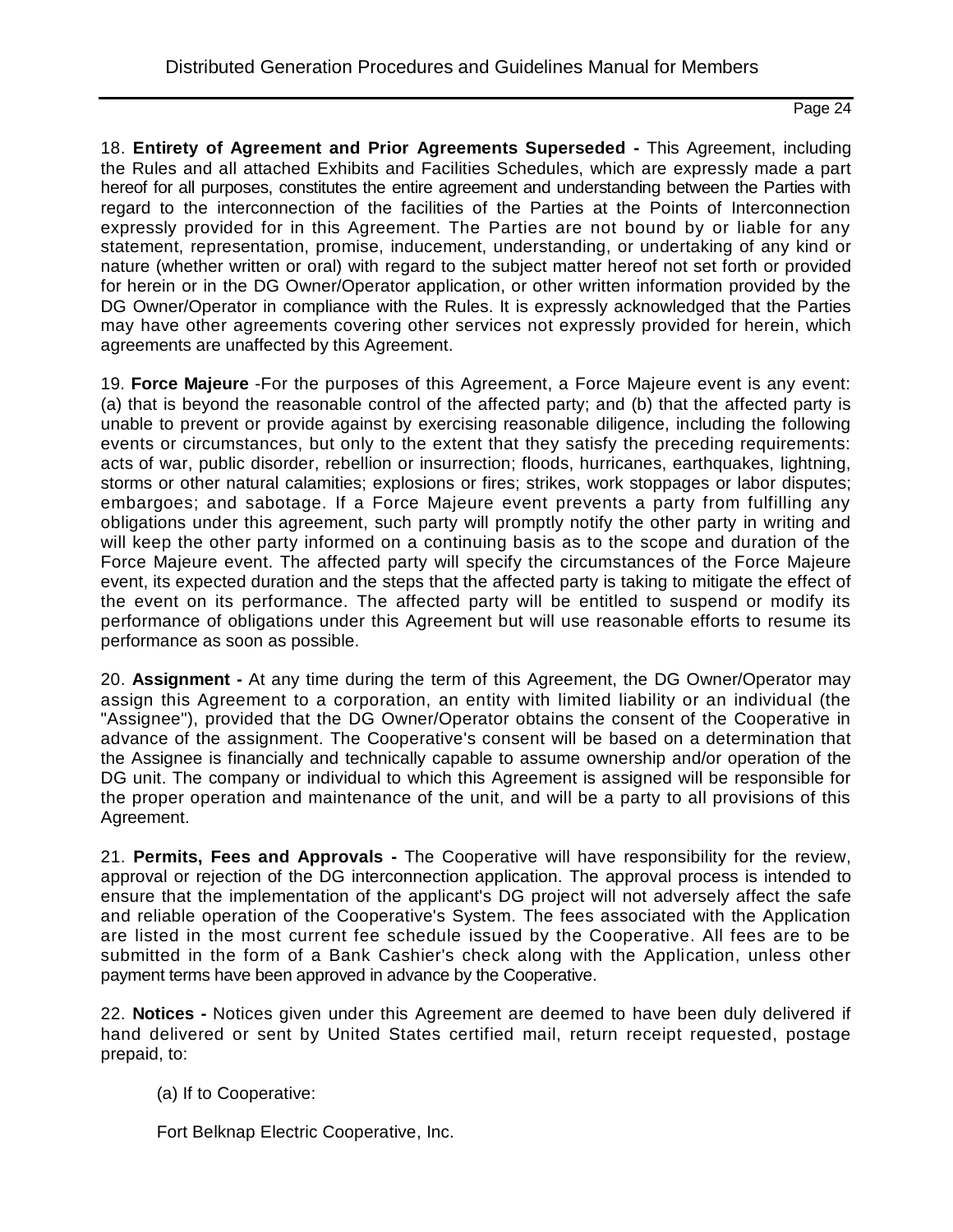1302 W. Main P.O. Box 486 Olney, Texas 76374

(b) If to DG Owner/Operator:

The above-listed names, titles, and addresses of either Party may be changed by written notification to the other, notwithstanding Section 17.

23. **Invoicing and Payment -** Invoicing and payment terms for services associated with this Agreement shall be consistent with applicable Rules of the Cooperative.

24. **Limitations (No Third-Party Beneficiaries, Waiver, etc.) -** This Agreement is not intended to, and does not create, rights, remedies, or benefits of any character whatsoever in favor of any persons, corporations, associations, or entities other than the Parties, and the obligations herein assumed are solely for the use and benefit of the Parties. This Agreement may not be assigned by the DG Owner/Operator without the prior written consent of the Cooperative as specified in Section 20. The failure of a Party to this Agreement to insist, on any occasion, upon strict performance of any provision of this Agreement will not be considered to waive the obligations, rights, or duties imposed upon the Parties.

25. **Headings -** The descriptive headings of the various articles and sections of this Agreement have been inserted for convenience of reference only and are to be afforded no significance in the interpretation or construction of this Agreement.

26. **Multiple Counterparts -** This Agreement may be executed in two or more counterparts, each of which is deemed an original but all constitute one and the same instrument.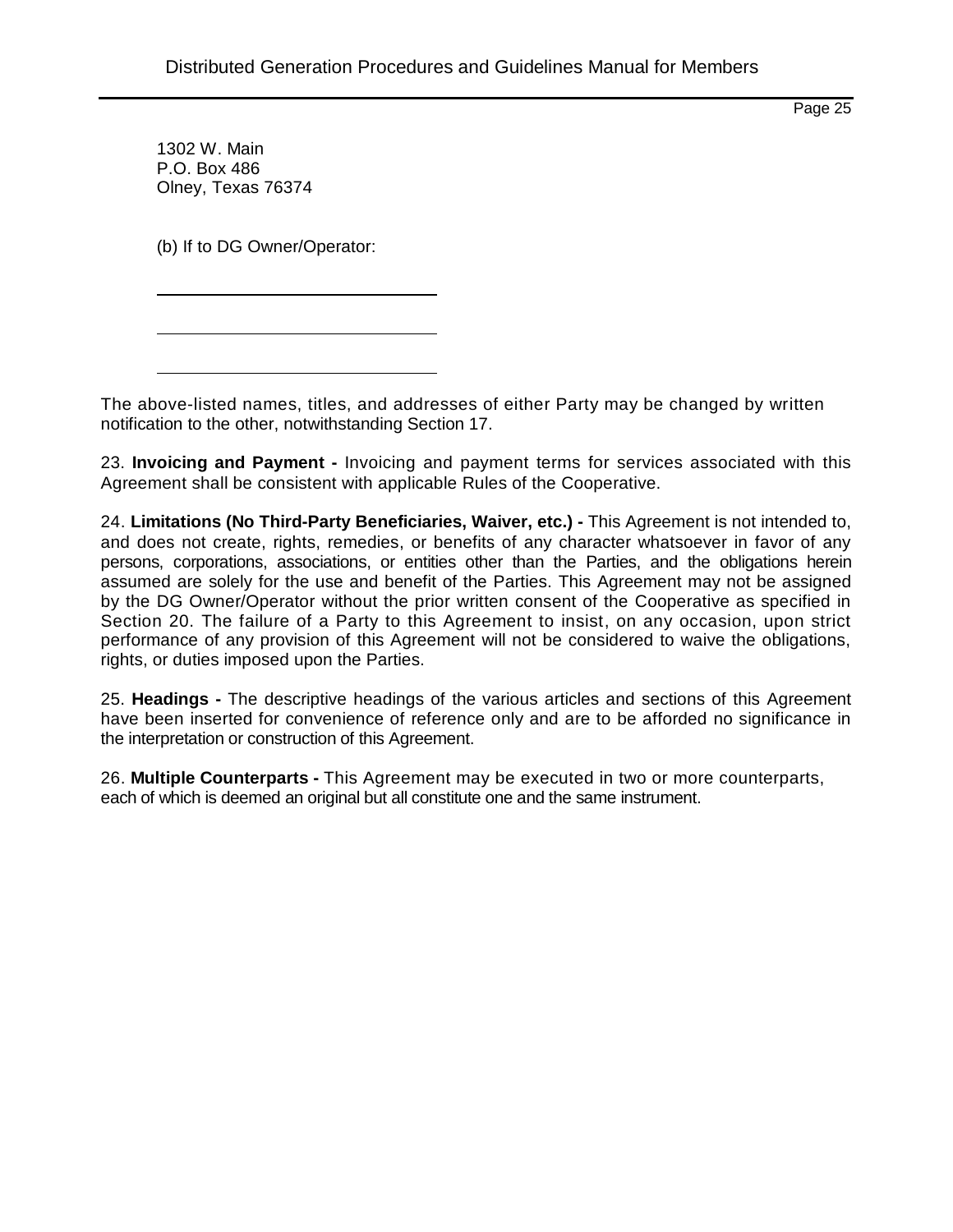**IN WITNESS WHEREOF,** the Parties have caused this Agreement to be signed by their respective duly authorized representatives.

| Fort Belknap Electric Cooperative, Inc. | [DG OWNER/OPERATOR NAME] |  |  |
|-----------------------------------------|--------------------------|--|--|
| BY:                                     | BY:                      |  |  |
| TITLE:                                  | <b>TITLE:</b> TITLE:     |  |  |
| DATE:                                   | DATE:                    |  |  |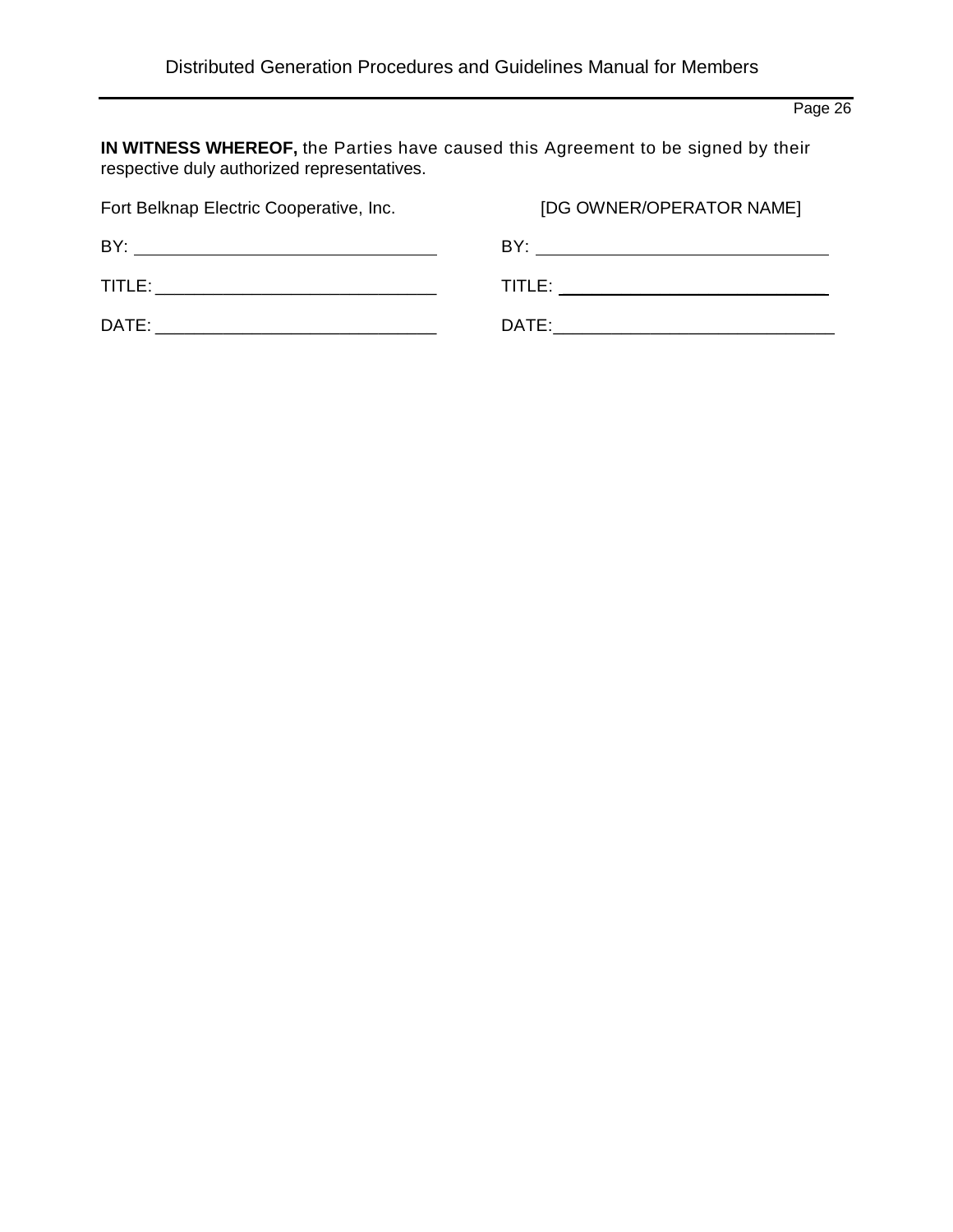## **EXHIBIT A DESCRIPTION OF FACILITIES AND POINT OF INTERCONNECTION**

DG Owner/Operator will, at its own cost and expense, operate, maintain, repair, and inspect, and *shall be fully responsible for its Facilities, unless otherwise specified on Exhibit A.*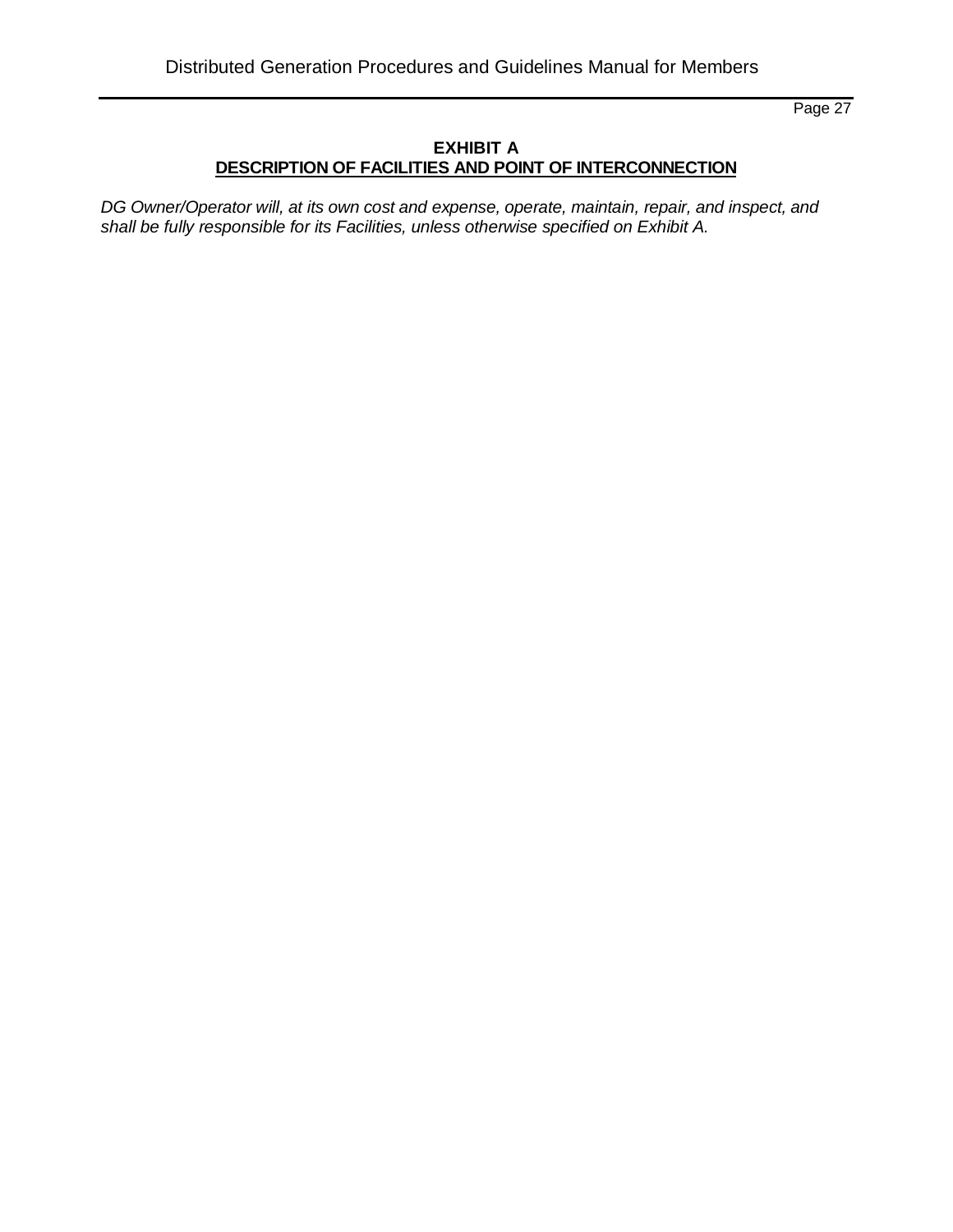## **FACILITIES SCHEDULE NO.**

[The following information is to be specified for each Point of Interconnection, if applicable]

- 1. Name:
- 2. Facilities location:
- 3. Delivery voltage:
- 4. Metering (voltage, location, losses adjustment due to metering location, and other:
- 5. Normal Operation of Interconnection:
- 6. One line diagram attached (check one):/\_\_\_\_\_\_\_\_\_\_ Yes /\_\_\_\_\_\_\_
- 7. Facilities to be furnished by Cooperative:
- 8. Facilities to be furnished by DG Owner/Operator:
- 9. Cost Responsibility:
- 10. Control area interchange point (check one): /\_\_\_\_\_\_\_\_\_\_\_Yes / \_\_\_\_\_\_\_\_ No
- 11. Supplemental terms and conditions attached (check one): / \_\_\_\_\_\_\_\_\_\_\_Yes / \_\_\_\_\_\_\_\_ No
- 12. Cooperative rules for DG interconnection attached (check one): /\_\_\_\_\_\_\_\_\_ Yes /

| [COOPERATIVE NAME] | [DG OWNER/OPERATOR NAME] |  |  |
|--------------------|--------------------------|--|--|
| BY.                | RY.                      |  |  |
| TITLE:             | TITLE:                   |  |  |
| DATE:              | DATE:                    |  |  |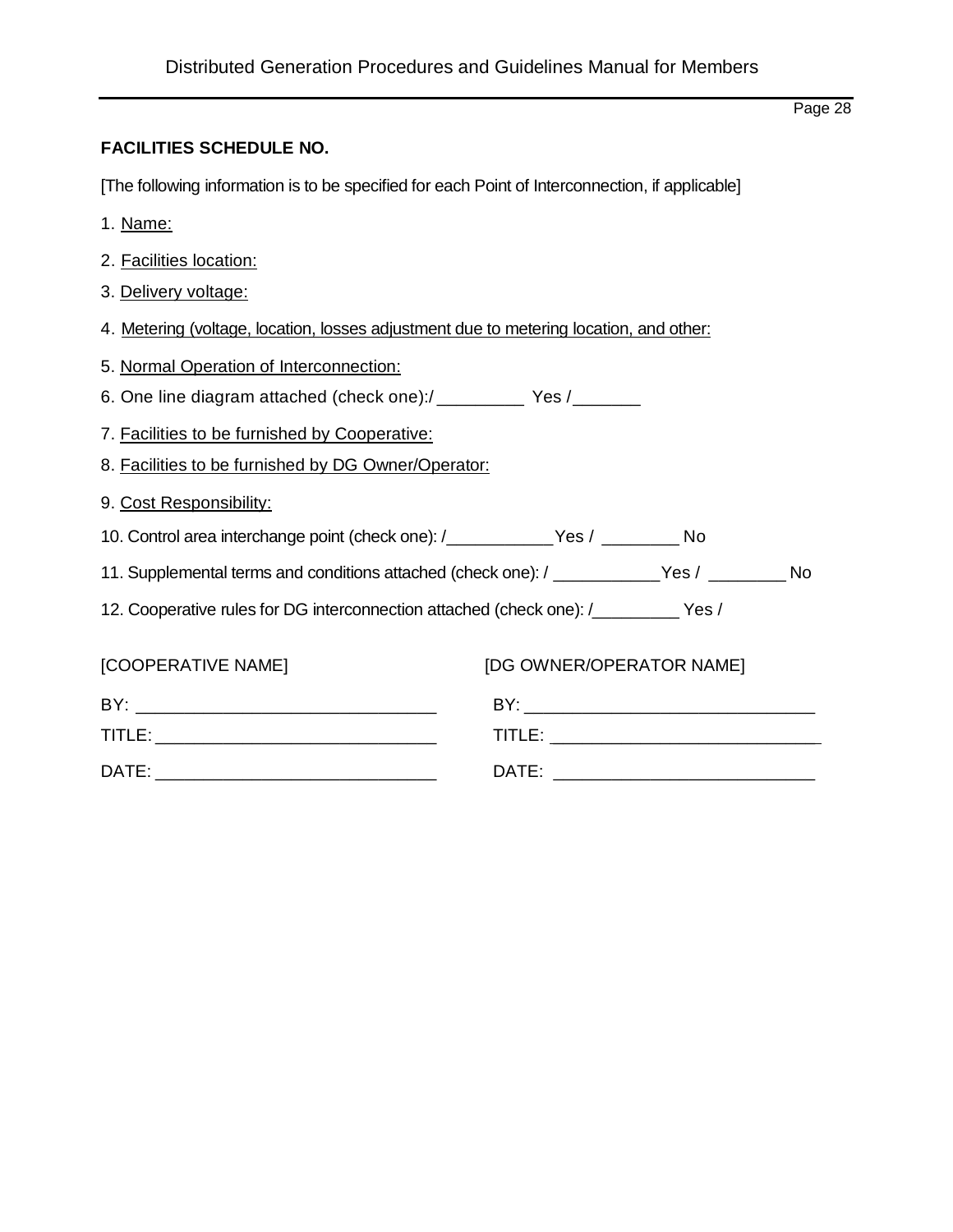## **FORT BELKNAP ELECTRIC COOPERATIVE, INC.**

Application for Operation of Member-Owned Generation

**This application should be completed as soon as possible and returned to the Cooperative Customer Service representative in order to begin processing the request. See** *Distributed Generation Procedures and Guidelines Manual for Members* **for additional information.**

INFORMATION: *This application is used by the Cooperative to determine the required equipment configuration for the Customer interface. Every effort should be made to supply as much information as possible.*

| <b>OWNER/APPLICANT INFORMATION</b>                                                                             |  |
|----------------------------------------------------------------------------------------------------------------|--|
|                                                                                                                |  |
|                                                                                                                |  |
| City: ________________________County: ____________________State: _______________ Zip Code: ___________________ |  |
|                                                                                                                |  |
| <b>PROJECT DESIGN/ENGINEERING</b> (as applicable)                                                              |  |
|                                                                                                                |  |
|                                                                                                                |  |
|                                                                                                                |  |
|                                                                                                                |  |
|                                                                                                                |  |
| <b>ELECTRICAL CONTRACTOR (as applicable)</b>                                                                   |  |
|                                                                                                                |  |
|                                                                                                                |  |
| City: ________________________County: ___________________State: ________________Zip Code: ____________________ |  |
|                                                                                                                |  |
| TYPE OF GENERATOR (as applicable)                                                                              |  |
| Photovoltaic ____________________Wind ________________Microturbine _____________                               |  |
| Diesel Engine ____________________Gas Engine _________Turbine Other ____________                               |  |

Total Site Load \_\_\_\_\_\_\_ (kW) Total DG Output\_\_\_\_\_\_\_\_(kW)

**Mode of Operation (check all that apply)**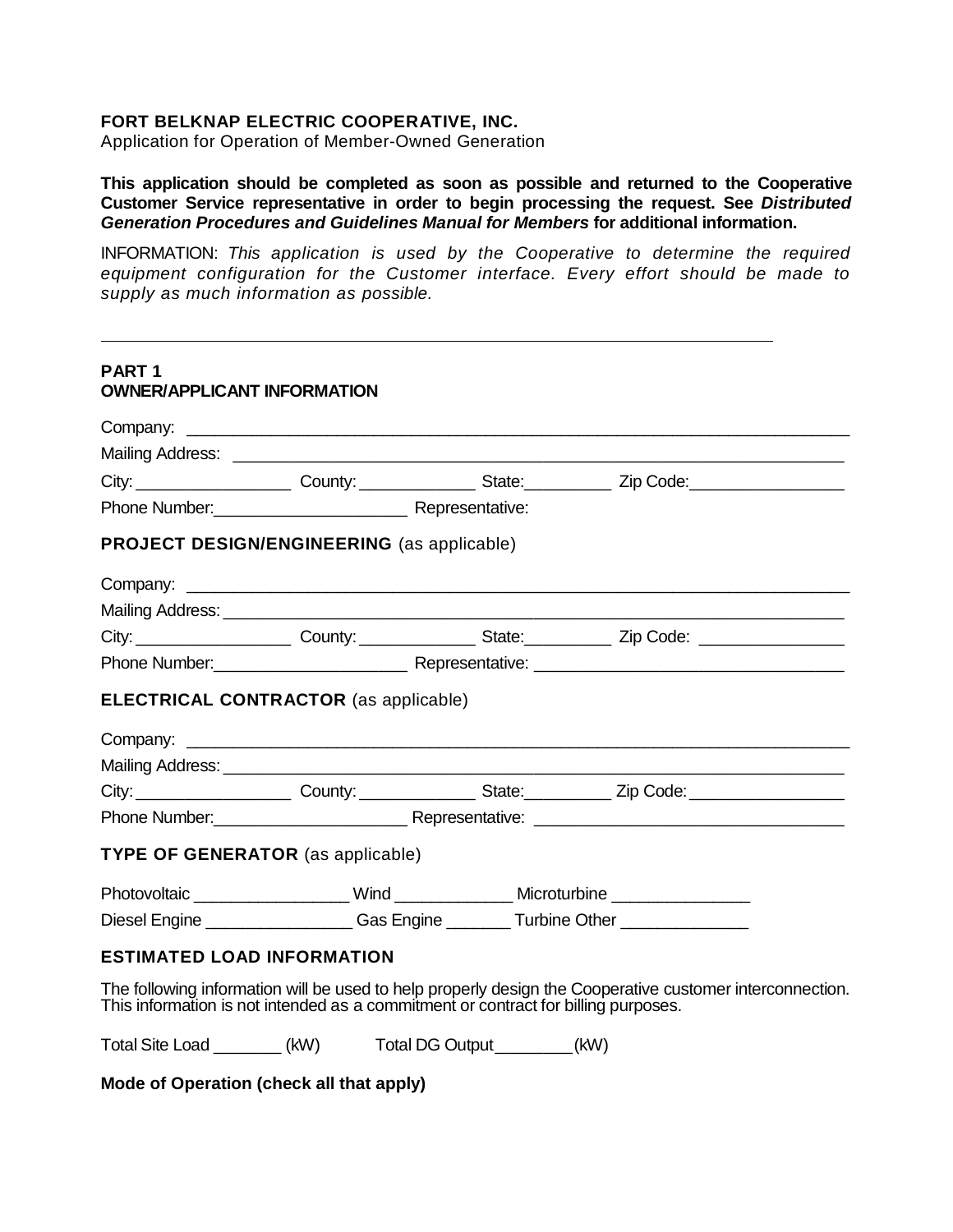Isolated \_\_\_\_\_ Paralleling \_\_\_\_ Power Export\_\_\_\_\_

## **DESCRIPTION OF PROPOSED INSTALLATION AND OPERATION**

Give a general description of the proposed installation, including when you plan to operate the generator.

## **PART 2**

(Complete all applicable items. Copy this page as required for additional generators.)

## **SYNCHRONOUS GENERATOR DATA**

| Unit Number: _______ Total number of units with listed specifications on site: _______ |  |  |
|----------------------------------------------------------------------------------------|--|--|
| Manufacturer: ____________________                                                     |  |  |
| Type: _______________________________Date of manufacture: ______________________       |  |  |
|                                                                                        |  |  |
| Phases: Single ____Three ____ R.P.M.: _________________ Frequency (Hz): _________      |  |  |
| Rated Output (for one unit): ________ Kilowatt _______________ Kilovolt-Amper_____     |  |  |
| Rated Power Factor (%): _____ Rated Voltage (Volts) _______ Rated Amperes: _____       |  |  |
| Field Volts: __________ Field Amps: ______________________ Motoring power (kW):        |  |  |
|                                                                                        |  |  |
|                                                                                        |  |  |
|                                                                                        |  |  |
| Negative Sequence Reactance (Xs): _________ % on __________________ KVA base           |  |  |
|                                                                                        |  |  |
|                                                                                        |  |  |
|                                                                                        |  |  |
|                                                                                        |  |  |
|                                                                                        |  |  |
|                                                                                        |  |  |

## **INDUCTION GENERATOR DATA**

| Rotor Resistance (Rr):      | ohms Stator Resistance (Rs):        | ohms |
|-----------------------------|-------------------------------------|------|
| Rotor Reactance (Xr):       | ohms Stator Reactance (Xs):         | ohms |
| Magnetizing Reactance (Xm): | ohms Short Circuit Reactance (Xd"): | ohms |
| Design letter:              | Frame Size:                         |      |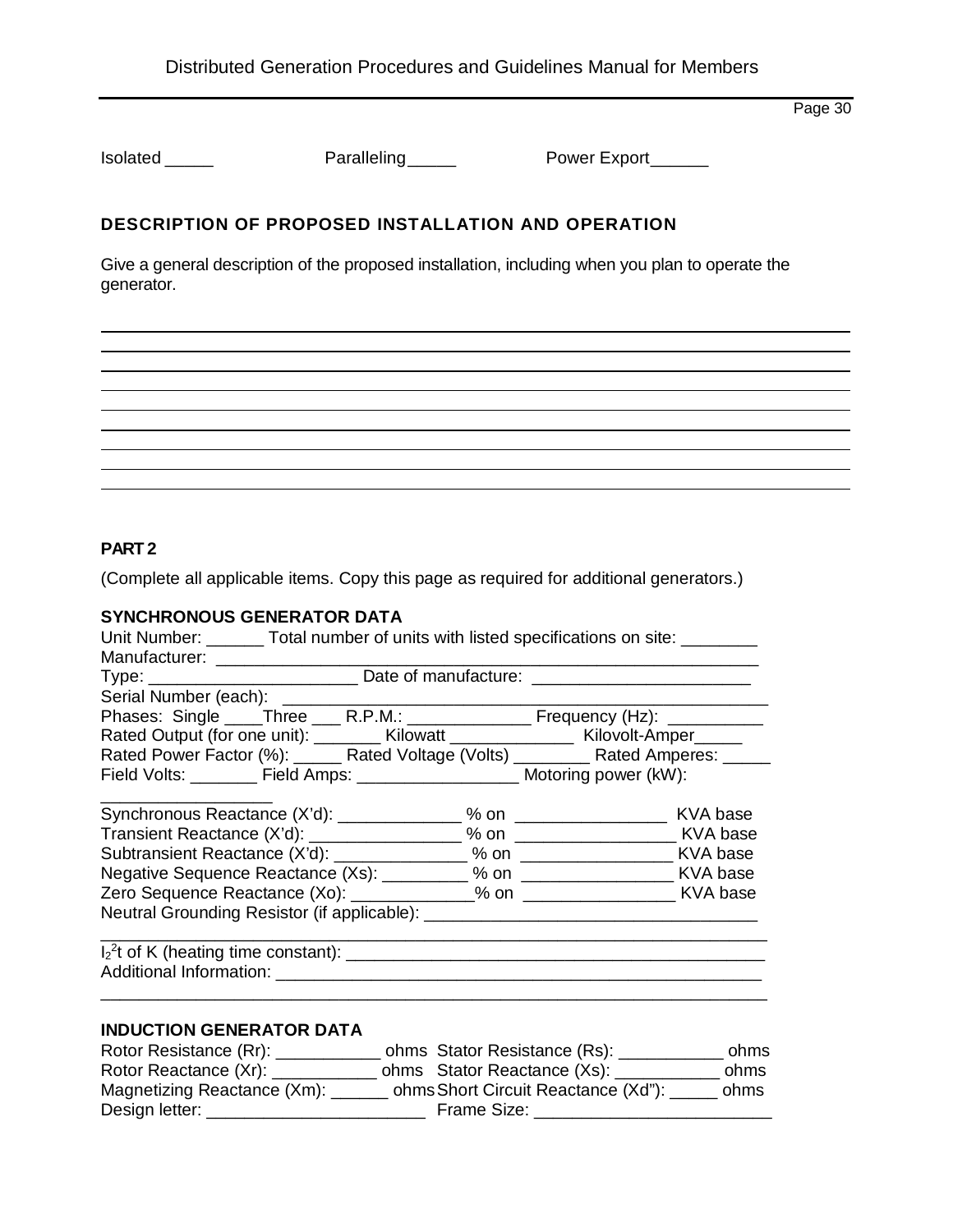|                                                                                                                    |                                                                                                                                                                       | Page 31               |
|--------------------------------------------------------------------------------------------------------------------|-----------------------------------------------------------------------------------------------------------------------------------------------------------------------|-----------------------|
|                                                                                                                    |                                                                                                                                                                       |                       |
|                                                                                                                    |                                                                                                                                                                       |                       |
|                                                                                                                    |                                                                                                                                                                       |                       |
|                                                                                                                    |                                                                                                                                                                       |                       |
| <b>PRIME MOVER</b> (Complete all applicable items)                                                                 |                                                                                                                                                                       |                       |
|                                                                                                                    |                                                                                                                                                                       |                       |
|                                                                                                                    | Manufacturer: __________________________Date of manufacturer: ___________________<br>Serial Number: ______________________Date of manufacturer: _____________________ |                       |
|                                                                                                                    |                                                                                                                                                                       |                       |
|                                                                                                                    | H.P. Rates: ______ H.P. Max.: _______ Inertia Constant: _________________ lb.-ft <sup>2</sup>                                                                         |                       |
|                                                                                                                    |                                                                                                                                                                       |                       |
|                                                                                                                    | <u> 1989 - Johann Harry Harry Harry Harry Harry Harry Harry Harry Harry Harry Harry Harry Harry Harry Harry Harry</u>                                                 |                       |
| <b>GENERATOR TRANSFORMER</b> (Complete all applicable items)<br>TRANSFORMER (between generator and utility system) |                                                                                                                                                                       |                       |
|                                                                                                                    | Generator unit number: _________ Date of manufacturer: _________________________                                                                                      |                       |
|                                                                                                                    |                                                                                                                                                                       |                       |
|                                                                                                                    |                                                                                                                                                                       |                       |
|                                                                                                                    | High Voltage: ____ KV, Connection: delta wye, Neutral solidly grounded? ______                                                                                        |                       |
|                                                                                                                    | Low Voltage: _____ KV, Connection: delta wye, Neutral solidly grounded? ______                                                                                        |                       |
|                                                                                                                    |                                                                                                                                                                       |                       |
|                                                                                                                    |                                                                                                                                                                       |                       |
|                                                                                                                    |                                                                                                                                                                       |                       |
|                                                                                                                    |                                                                                                                                                                       |                       |
|                                                                                                                    |                                                                                                                                                                       |                       |
| <b>INVERTER DATA</b> (if applicable)                                                                               |                                                                                                                                                                       |                       |
|                                                                                                                    |                                                                                                                                                                       |                       |
|                                                                                                                    |                                                                                                                                                                       |                       |
|                                                                                                                    | Inverter Type (ferroresonant, step, pulse-width modulation, etc.): _____________                                                                                      |                       |
| Type commutation: forced line<br>Harmonic Distortion: Maximum Single Harmonic (%) _                                |                                                                                                                                                                       |                       |
|                                                                                                                    | Maximum Total Harmonic (%)                                                                                                                                            |                       |
|                                                                                                                    | Note: Attach all available calculations, test reports, and oscillographic prints showing inverter                                                                     |                       |
| output voltage and current waveforms.                                                                              |                                                                                                                                                                       |                       |
| <b>POWER CIRCUIT BREAKER (if applicable)</b>                                                                       |                                                                                                                                                                       |                       |
|                                                                                                                    |                                                                                                                                                                       |                       |
|                                                                                                                    |                                                                                                                                                                       |                       |
|                                                                                                                    |                                                                                                                                                                       |                       |
|                                                                                                                    |                                                                                                                                                                       |                       |
| Control Voltage (Closing): ___ (Volts) AC                                                                          | DC                                                                                                                                                                    |                       |
| Control Voltage (Tripping): ___ (Volts)                                                                            | AC DC Battery Charged Capacitor                                                                                                                                       |                       |
|                                                                                                                    | Close energy: Spring Motor Hydraulic Pneumatic Other: __________                                                                                                      |                       |
| Trip energy: Spring Motor Hydraulic Pneumatic                                                                      |                                                                                                                                                                       | Other: ______________ |
|                                                                                                                    | Bushing Current Transformers: _______ (Max. ratio) Relay Accuracy Class: ________                                                                                     |                       |
|                                                                                                                    |                                                                                                                                                                       |                       |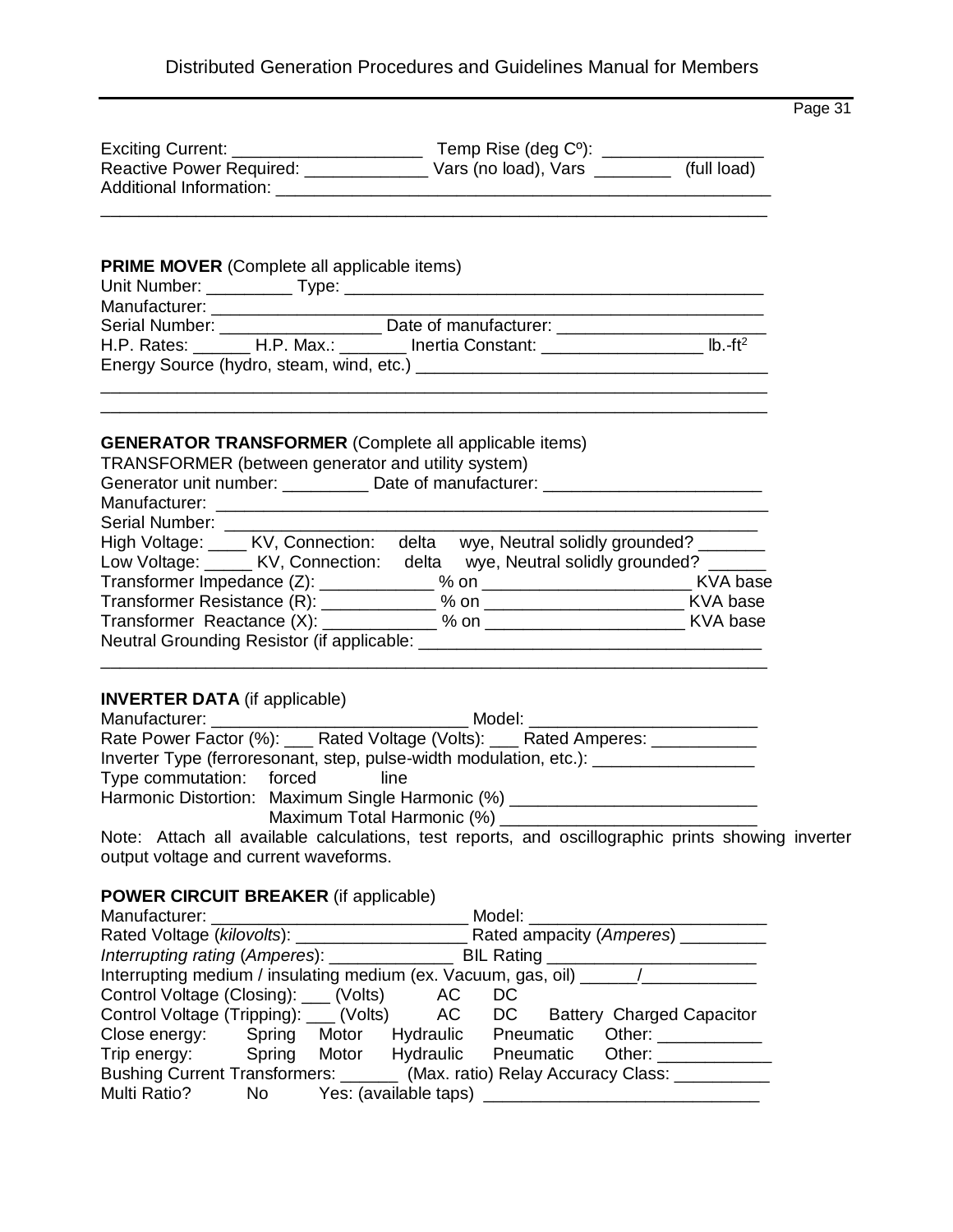#### **ADDITIONAL INFORMATION**

*In addition to the items listed above, please attach a detailed one-line diagram of the proposed*  facility, all applicable elementary diagrams, major equipment (generators, transformers, inverters, *circuit breakers, protective relays, etc.), specifications, test reports, etc., and any other applicable drawings or documents necessary for the proper design of the interconnection.*

#### **SIGN OFF AREA**

The customer agrees to provide the Cooperative with any additional information required to complete the interconnection. The customer shall operate his equipment within the guidelines set forth by the Cooperative.

Applicant Date

\_\_\_\_\_\_\_\_\_\_\_\_\_\_\_\_\_\_\_\_\_\_\_\_\_\_\_\_\_\_\_\_\_\_\_\_\_\_\_\_\_\_\_ \_\_\_\_\_\_\_\_\_\_\_\_\_\_\_\_\_\_\_\_\_\_\_\_\_

## **ELECTRIC COOPERATIVE CONTACT FOR APPLICATION SUBMISSION AND FOR MORE INFORMATION:**

| Cooperative contact: | Mark Self           | or | Jeff Harvey                    |
|----------------------|---------------------|----|--------------------------------|
| Title:               | Line Superintendent |    | Manager of Safety and Training |
| Address:             | 1302 W. Main        |    |                                |
|                      | Olney, Texas 76374  |    |                                |
| Phone:               | (940) 564-2343      |    |                                |
| Cell Phone:          | (940) 564-0090      |    | (940) 564-6475                 |
| Fax:                 | (940) 564-3247      |    |                                |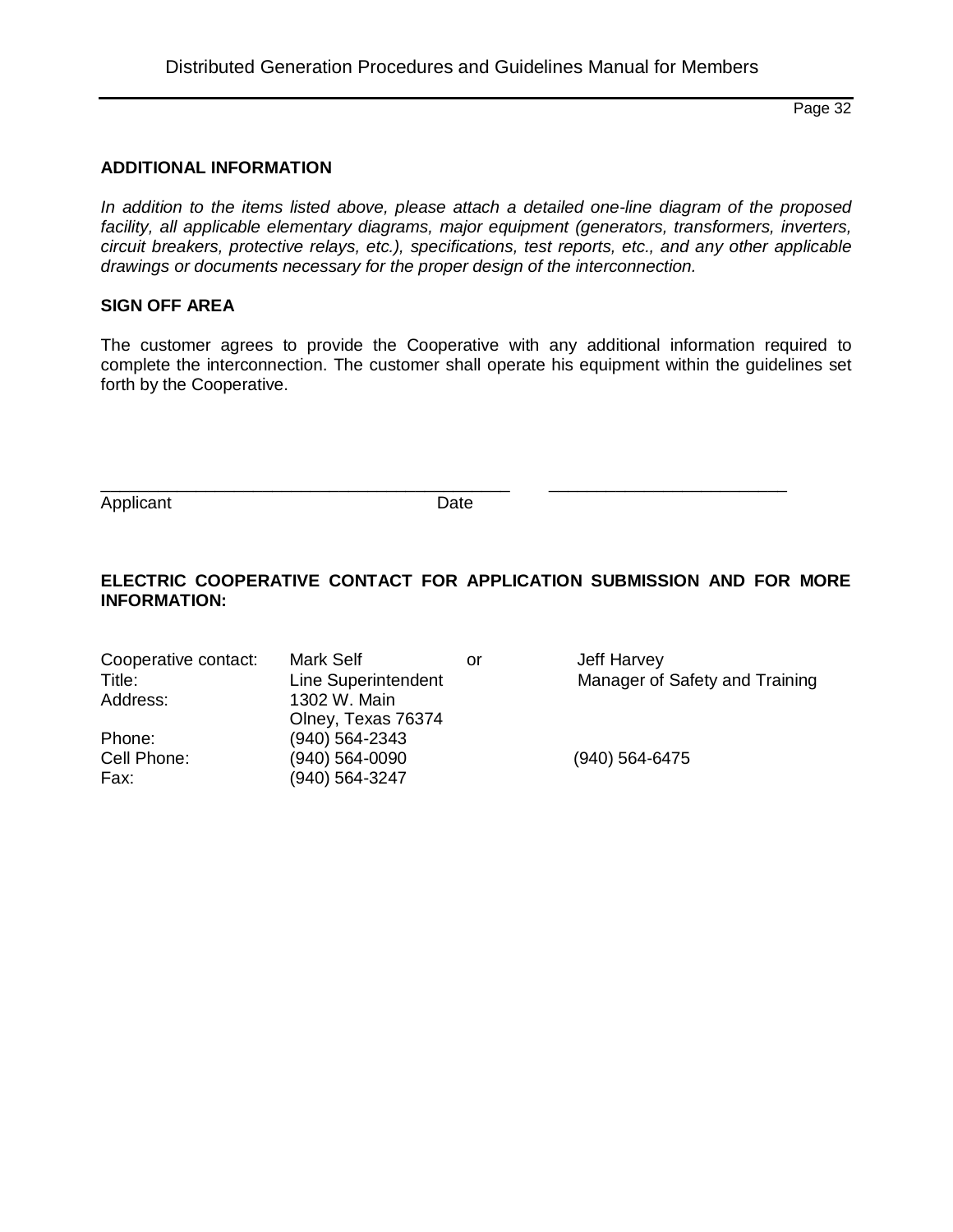## **FORT BELKNAP ELECTRIC COOPERATIVE, INC.**

#### Distributed Generation Rider

#### Application

Applicable to Qualifying Distributed Generation Facilities smaller than 2 MW of connected generation, rated to produce an amount of electricity less than or equal to the amount of electricity the Customer for whom the DG is installed is reasonably expected to consume and connected in parallel operation to the Cooperative's electric system in accordance with the Cooperative's service rules and regulations and the Cooperative's *Distributed Generation Procedures and Guidelines Manual for Members* (available on request). This rate is not applicable to temporary, shared, or resale service. This rate is applicable to service supplied at one point of delivery.

#### Sales to Customer

Sales to a Distributed Generation Customer shall be consistent with the applicable retail rate tariff established by the Cooperative and in use by the Customer as if there were no Distributed Generation installation.

## Purchases from a Customer:

Determination of billing shall be accomplished by metering that can identify both all energy supplied by the Cooperative and all energy supplied by the Customer in excess of the Customer's on-site consumption.

For power produced in excess of on-site requirements, the Customer shall be compensated at the Cooperative's avoided cost. For purposes of this tariff, avoided cost shall be defined as the wholesale energy and fuel costs as shown on the Cooperative's power supplier's monthly power bill. In the case the energy supplied by the Customer and purchased by the Cooperative results in a credit balance for the energy charge on the Customer's account, the Customer will be allowed to carry the credit balance over to the following months to offset future charges for energy on the distributed generation metered account only. When the energy supplied by the Customer exceeds the energy supplied by the Cooperative during a monthly billing period, the monthly service availability charge of the retail rate schedule and the monthly customer charge for additional metering and billing costs shall be billed by the Cooperative. The credit balance of the energy charge may not be used to reduce any other charges billed on the account and will not be refunded to Customer upon disconnection of the meter if a credit balance remains at the time of disconnection. On an annual basis, the Cooperative will reset to zero any credit balances resulting from this section and the Customer will not receive payment for the credit balance.

The Cooperative may, at its sole discretion, purchase power from non-qualifying Customers on a non-discriminatory basis under the terms of this section.

#### Monthly Rate

Each billing period the Customer shall be obligated to pay the following charges in addition to all charges indicated on his/her base rate:

#### Customer Charge

For additional metering and billing costs